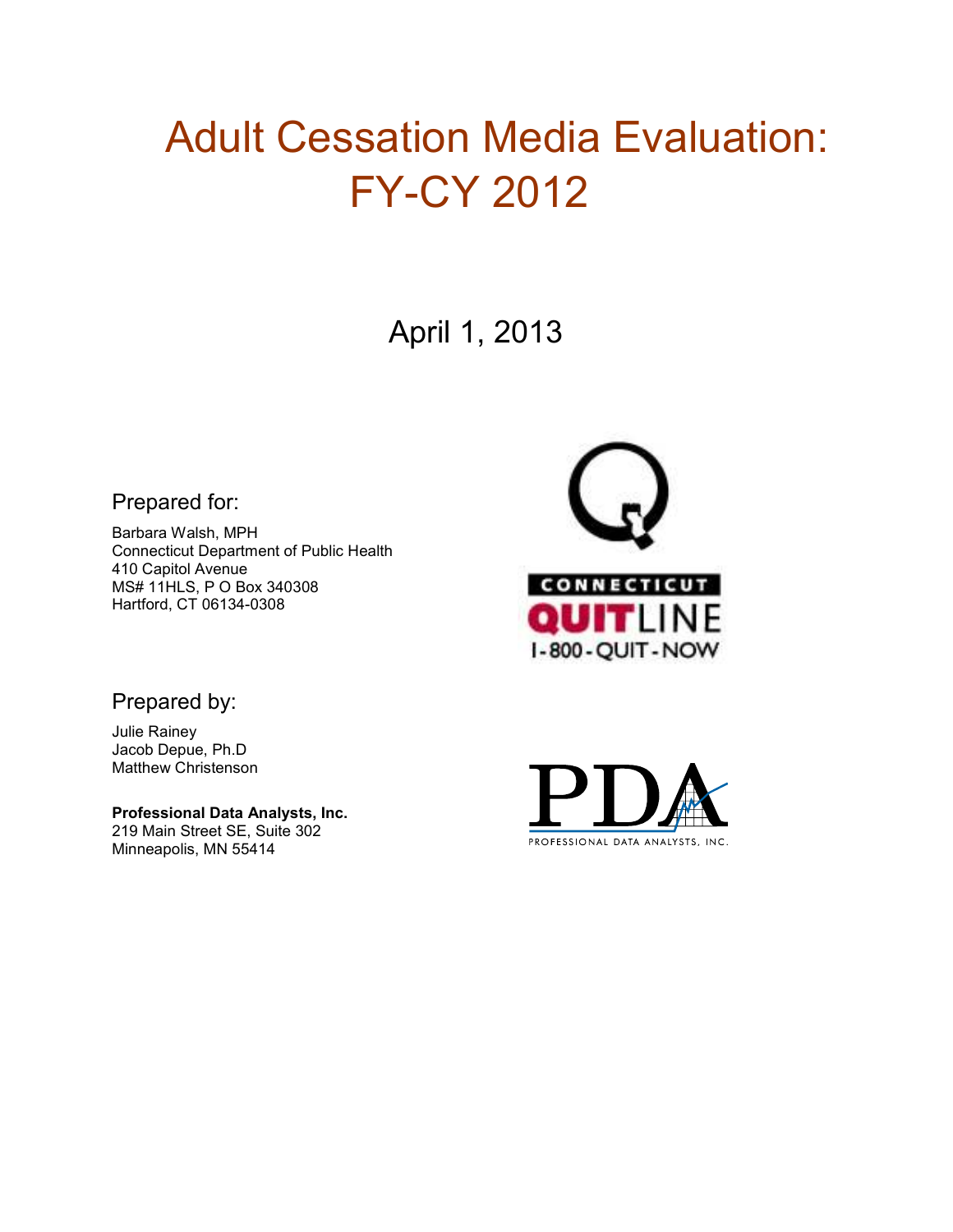### **TABLE OF CONTENTS**

| INTRODUCTION TO THE CONNECTICUT QUITLINE CESSATION MEDIA EVALUATION 1 |    |
|-----------------------------------------------------------------------|----|
|                                                                       |    |
|                                                                       |    |
|                                                                       |    |
|                                                                       |    |
|                                                                       |    |
|                                                                       |    |
|                                                                       |    |
|                                                                       |    |
|                                                                       |    |
|                                                                       |    |
|                                                                       |    |
|                                                                       |    |
|                                                                       |    |
|                                                                       |    |
|                                                                       |    |
|                                                                       |    |
|                                                                       |    |
|                                                                       |    |
|                                                                       |    |
|                                                                       |    |
|                                                                       |    |
|                                                                       |    |
|                                                                       |    |
|                                                                       |    |
|                                                                       |    |
|                                                                       |    |
|                                                                       |    |
|                                                                       | 28 |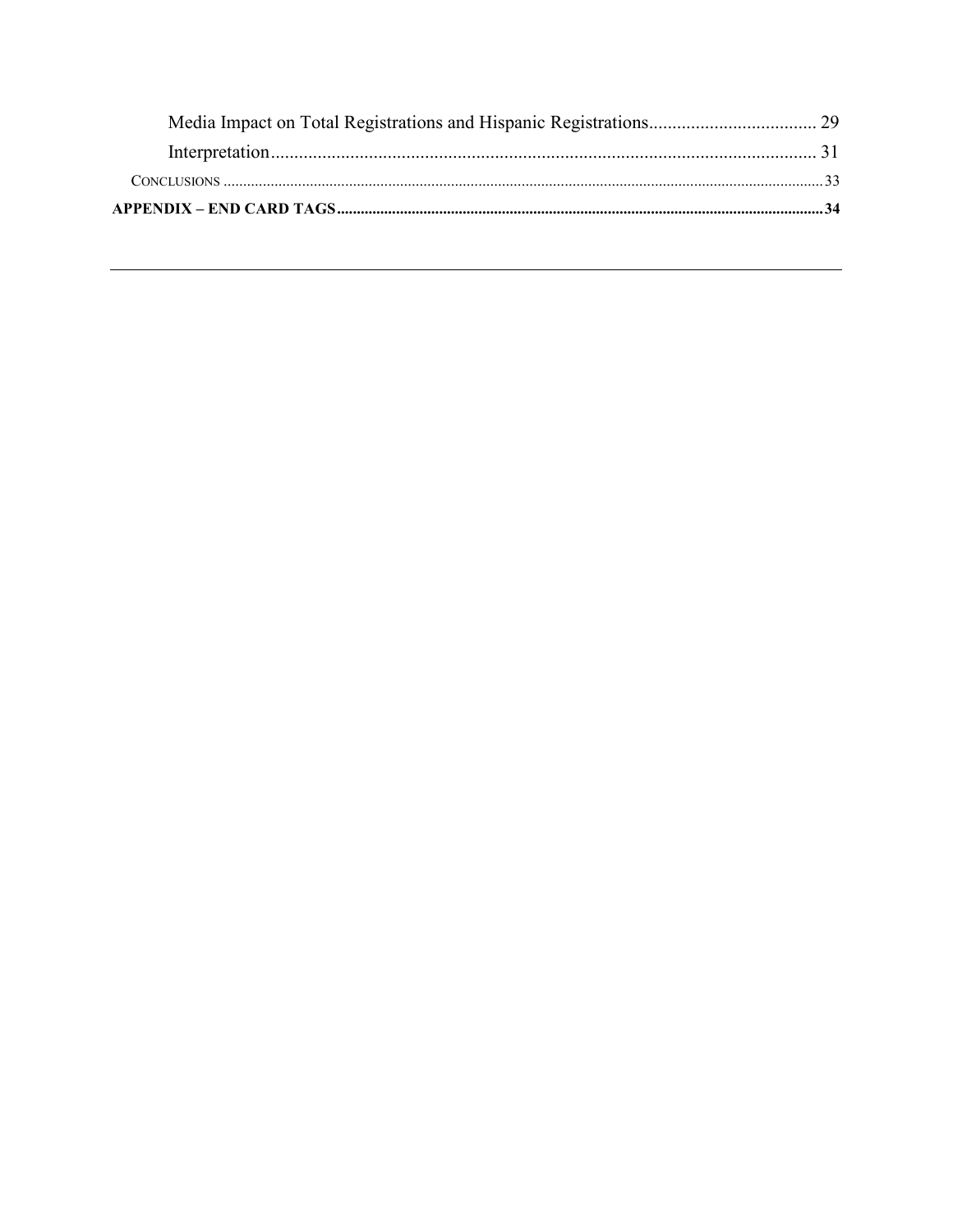## **Executive Summary**

The Connecticut Department of Public Health (CT DPH) has funded a tobacco control countermarketing campaign with the goals of increasing tobacco cessation among adults, and preventing use among youth and young adults. In FY 2010 and FY 2011, the majority of the media budget was allocated to a prevention campaign, which used a contest format to solicit self-produced anti-tobacco advertisements from youth and young adults. Winning ads were chosen through a combination of expert panel selection and public voting. The winning spots were placed online and on broadcast and cable television. In FY-CY 2012, the prevention campaign saw a significant reduction in funding as dollars shifted to the adult cessation media campaign.

The adult cessation media campaign was originally designed to supplement an existing tobacco cessation campaign known as "Become an EX" which was developed and funded by the American Legacy Foundation (Legacy) and was active in Connecticut from 2009-2010. The purpose of the campaign was to encourage tobacco users to quit tobacco, and to connect them to cessation resources including the DPH-funded Connecticut Quitline. In FY-CY 2012, the cessation campaign was modified to include different how-to-quit and why-to-quit messages and to more directly promote the Quitline.

PDA is conducting three evaluation studies to assess the effectiveness of the tobacco control counter-marketing campaign. This report presents findings from the third of these studies: an exploration of the extent to which the cessation media buys are associated with increased Quitline registrations. This report will cover the cessation media effort from September 2011 to December 2012, and will describe the media's impact on Quitline registrations. In the report, we label the period of September 2011-December 2012 as FY-CY 2012. Because this is the last of the three reports, PDA aimed to provide as comprehensive of an evaluation as possible and so extended the time period for this report through the end of the 2012 calendar year. The section on Quitline reach, however, is only for FY 2012, and does not extend to the end of the calendar year.

### **Key Findings**

**Quitline reach.** In FY12, The Connecticut Quitline served a total of 9,600 tobacco users. The Quitline attained a promotional reach of approximately 2.02*%* of cigarette users in the state; approximately 20 out of every 1,000 smokers in the state called the Quitline last year. The FY 2012 reach figure is substantially higher than the average reach achieved by quitlines nationwide (approximately 1%), though significantly lower than the target reach suggested by the CDC (8%). It is understandable that Connecticut's Quitline reach did not approach CDC's benchmarks. The benchmarks are based on media spending of \$2.00 per capita for health communications; in contrast, Connecticut spent an estimated \$0.095 per capita in FY 2012. Given the relatively high reach rate in CT and relatively low per person media expenditure, it appears that CT had a very efficient return on the dollar, over 5 times what the CDC is proposing. We recommend that the DPH continue to explore strategies to increase Quitline reach within the budget available, including increasing referrals from physicians, increasing the cigarette tax, and ensuring any additional dollars generated through tobacco tax increases are directed toward the CT Quitline operations and media promotion.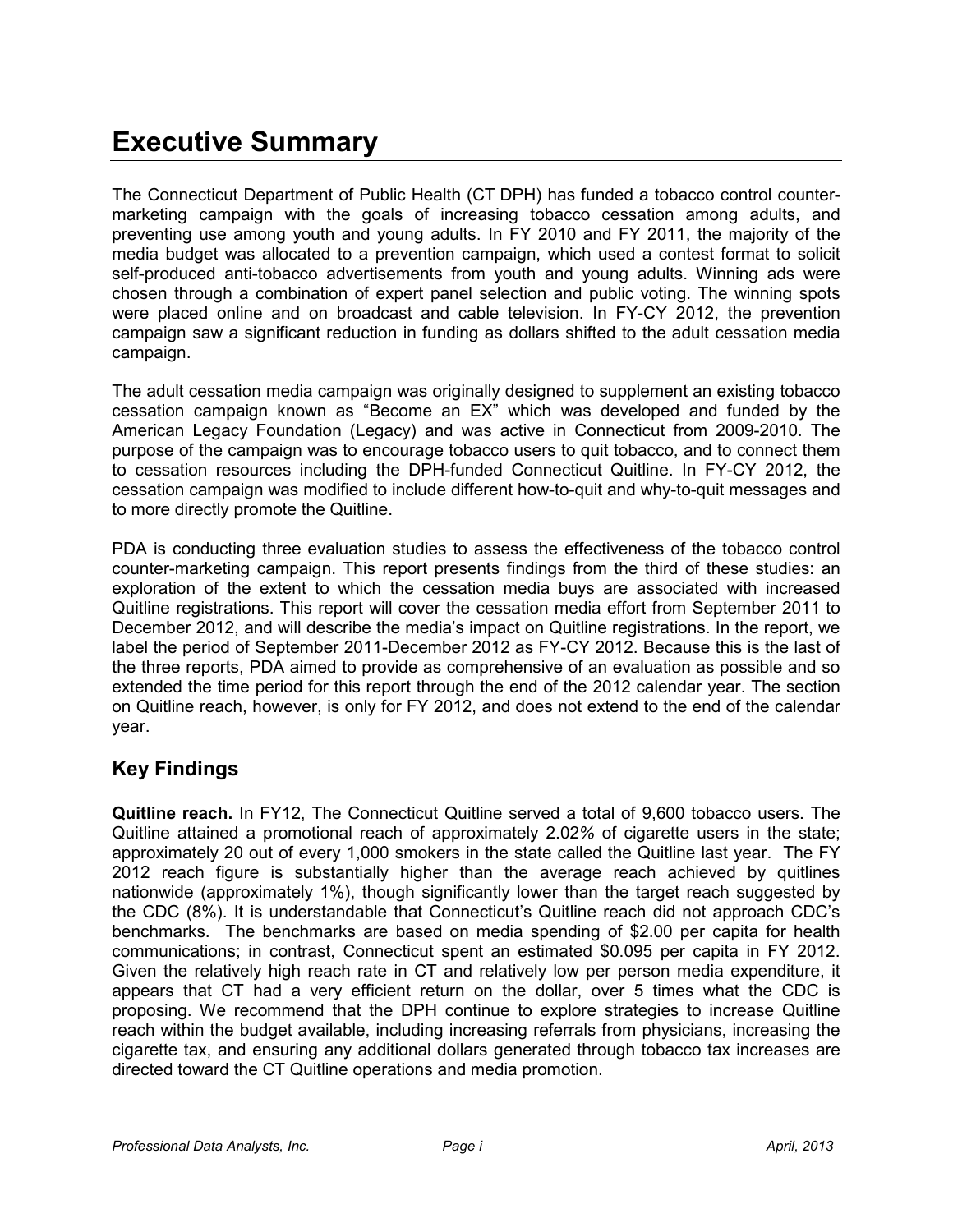Another measure of quitline quality is treatment reach. Treatment reach indicates the potential impact of the Quitline, as those who receive at least minimal treatment are expected to have a greater chance of quitting and potentially impacting state prevalence. The Connecticut Quitline reached approximately *1.62%* of cigarette smokers in the state, with a 95% confidence interval of 1.50% to 1.76%. Therefore, approximately 16 out of every 1,000 cigarette smokers in the state received counseling via the Quitline in FY 2012. Overall, this is a very positive finding for the campaign. However, approximately 15% of callers who register with the Quitline did not receive a minimal level of treatment; the extent to which the Quitline vendor could provide counseling to these individuals would be likely to increase the number of quitters in Connecticut even more and potentially impact state prevalence.

We also calculated the overall number of callers to the quitilne, and the number of quitilne callers receiving evidenced-based treatment over time. In FY 2010, 3,611 callers called the quitline, and 3,085 of them received evidence-based treatment. 85.4% of all callers received treatment in FY 2010. In FY 2011, the number of callers to the quitline (6,040) and callers receiving evidenced-based treatment (4,877) both increased, although the percentage of callers receiving treatment decreased to 80.7%. In FY 2012, the number of callers to the quitline (9,600) and callers receiving treatment again increased (7,685). Overall, this is a very positive finding for the campaign. Registrations nearly tripled between FY 2010 and FY 2012, and showed a steady increase from year to year. This suggests that CT DPH's media is having a tangible effect on the number of callers to the quitline.

**Media implementation.**There were two overarching media efforts funded by CT DPH that may have helped connect tobacco users to cessation resources. The first was the adult cessation media campaign, which included broadcast and cable television, online ads, a Facebook page, paid internet search results, and out-of-home advertisements. The television, online and paid search ads were primarily English language ads, but each included some Spanish language placements. This campaign is the primary focus of this report. The second media effort funded by the CT DPH was a prevention campaign, which consisted of the prevention contest and the placement of winning spots. The prevention campaign delivered antitobacco messages, but the messages were directed primarily toward youth, although they did tag the Quitline. The majority of the Connecticut DPH overall media budget in FY-CY 2012 was devoted to cessation among adults (\$210,800), with a smaller portion allocated to promoting prevention among youth and young adults (\$65,568). Additionally, the CDC placed ads in Connecticut DMAs as part of the national "Tips" campaign. These ads focused on the dangers of smoking and tagged the 1-800-QUIT-NOW telephone number, which funnels CT residents to the CT Quitline. Finally, CT DPH tagged ads from their Secondhand Smoke (SHS) campaign with the Quitline.

The strength of the cessation buy was greatly increased from 2011 to 2012 as dollars were shifted from the prevention to cessation campaigns. The increase in intensity and the longer timespan of the campaign are likely the primary reasons why promotional reach increased from FY 11 to FY 12. Connecticut residents were exposed to cessation ads at a higher frequency and for a longer amount of time in FY-CY 12, and this is reflected in increased registration numbers. We recommend continuing to allocate the majority of dollars to cessation rather than prevention, as this shift may be contributing to increased reach rates. We also strongly recommend continuing to tag all media with the Quitline number.

Additionally, we commend CT DPH for promoting the Quitline in social media through their Facebook page, and recommend a continuation of this strategy. It is paramount, however, that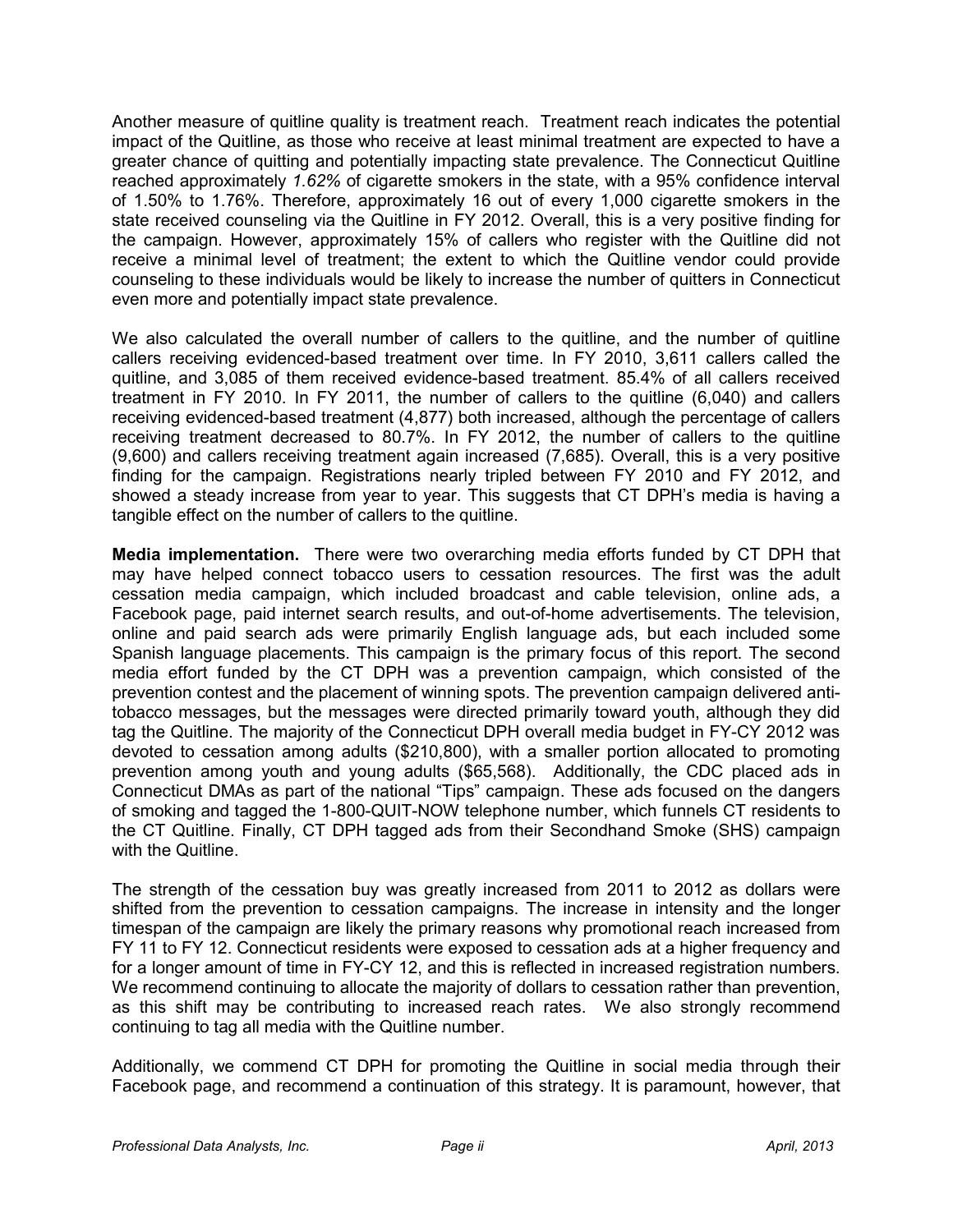CT DPH monitor the page closely to ensure that they "control the message." The impact of protobacco posts or ads could be significant, and thus it is critical to closely monitor the page.

Finally, CT DPH has been running highly emotional appeals in their advertising. These types of ads have been shown to be rated more highly on recall, memory, and conversation, and we recommend continuing to air such ads whenever possible.

**Overall Strength of ad buys.** The strength of the cessation buy was greatly increased from FY 2011 to FY-CY 2012. The increase in intensity and the longer timespan of the campaign are likely the primary reasons why Quitline reach had a sizable increase. Connecticut residents were exposed to cessation ads at a greater frequency, and for a much longer period of time in FY-CY 12. CT DPH and Cronin & Company should be commended for improving the strength of the media buy and making a greater commitment to cessation.

The intensity levels of the CT DPH cessation ads met the benchmark for quarterly TRP levels and fell just short of the benchmark for four-week GRP levels for FY-CY 2012. CT DPH should be commended on maintaining a steady level of GRPs for the cessation campaign. The prevention contest and winning spots campaigns fell short of the intensity levels that have been shown to be effective elsewhere, both in terms of quarterly and 4-week TRP levels. However, given that this was not a primary focus for CT DPH in FY-CY 2012, this is to be expected. We recommend continuing to air ads on a continuous schedule, and allocating as many dollars as possible to cessation such that ad buys can come as close as possible to meeting recommended levels.

**Relationship between media and Quitline registrations.** Analyses were conducted to determine the relationship between each media campaign component and Quitline registrations. Three factors stood out as having a significant and meaningful effect on increasing Quitline registrations. First, the cessation broadcast campaign significantly impacted registrations for those ages 18 and older, and the effect was positive and moderate. Second, the SHS radio spots were associated with increased registrations for ages 18 and older, and the effect was positive and moderate. Finally, the Facebook cessation ad clicks were associated with increased registrations among the target audience, but the impact was small. None of the cessation components (broadcast, online ads, or paid search) had a large impact on registrations for this target audience.

We conclude that the cessation media campaign successfully connected tobacco users to the Quitline and contributed to an increase in the number of people served by the interventions. However, the impact of the media campaigns on registrations is modest, despite the larger investment in cessation media compared to past years.

**In summary,** the CT Quitline has experienced a substantial increase in the number of people served in the state, and reach among cigarette smokers in the state is higher than national averages. The current media plan shows a refined effort to make the most out of the budget, including a shifting of dollars from prevention to cessation, a commitment to tagging all media, a Facebook page, and a continuous and prolonged media buy. Recommendations for refining the media plan include continuing to tag all media, moderating the Facebook page, and a focus on running emotionally provocative ads. Overall, CT DPH should be commended on a sound media strategy, which is reflected in high reach numbers and increased Quitline registrations.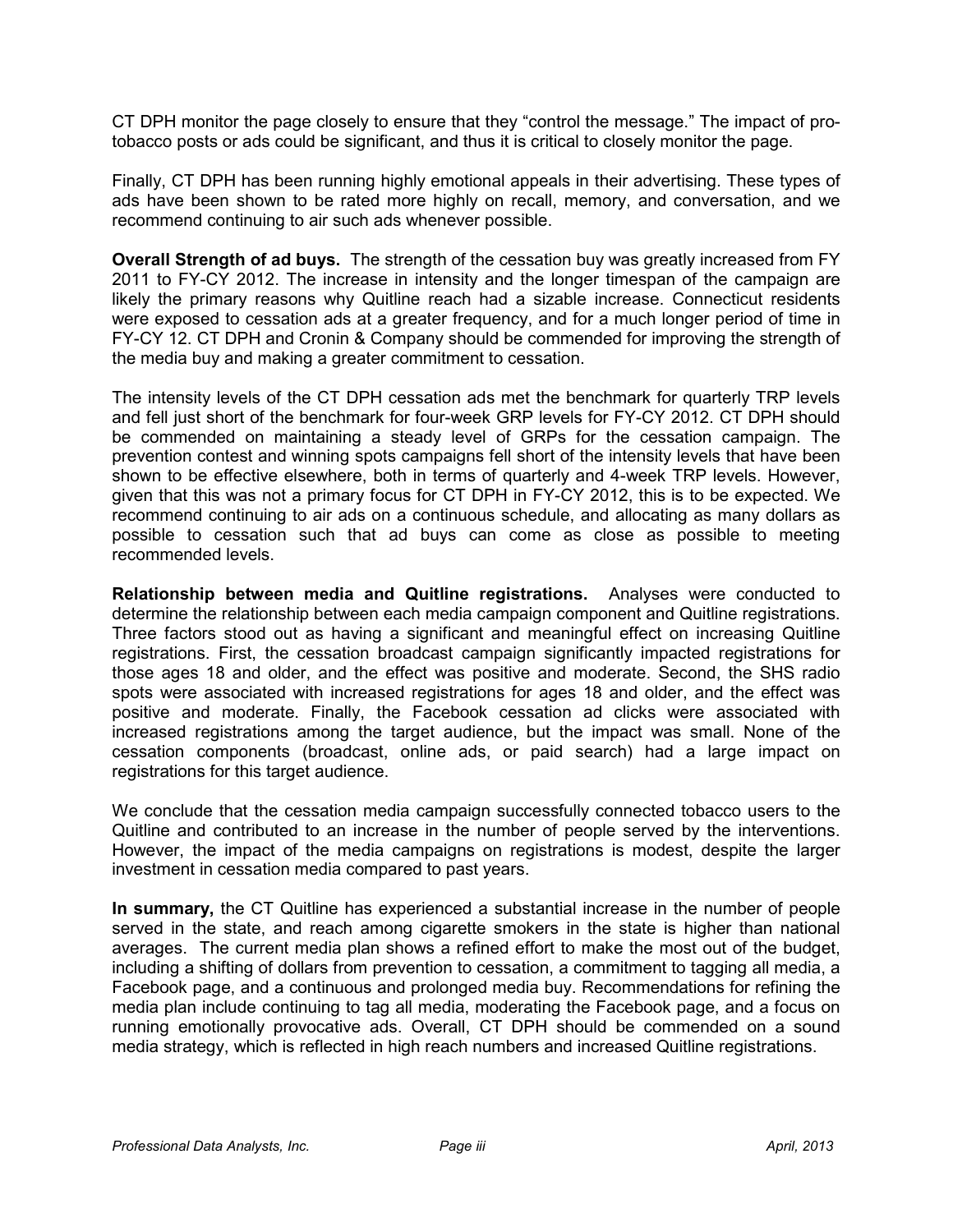### **About the Initiative**

### **The Media Campaign**

The CT DPH has funded a tobacco control counter-marketing campaign with the goals of preventing tobacco use among youth and young adults, and increasing cessation among adults. The main focus of the media effort was on prevention for FY 2010 and FY 2011; 75% of the media budget for those two years was allocated to prevention and 25% to cessation. For FY-CY 2012, these percentages changed conversely; approximately 75% of the media budget was allocated for cessation and 25% to prevention. The prevention campaign used a contest format to solicit self-produced anti-tobacco advertisements from youth and young adults. Winning ads were chosen through a combination of expert panel selection and public voting. The winning spots were placed online, on broadcast and cable television, and in print ads.

The purpose of the adult cessation campaign was to encourage tobacco users to quit tobacco, give some guidance on how to quit, and drive viewers to online resources where they could obtain information and support for quitting. In addition, the DPH added tags to all of the ads directing viewers to the Quitline—a change from FY 2010 and FY 2011. The DPH purchased existing ads from this campaign, and from 2011-2012 placed them on broadcast and cable television, as well as online.

### **The Connecticut Quitline**

The Connecticut Quitline is a service provided to all residents in the state who seek information about quitting tobacco, or who would like to receive materials and counseling to personally quit or stay quit. The service is provided all days of the week, 24-hours a day, and counselors are available who are fluent in English, Spanish, and other languages. For those who choose counseling, up to five telephone coaching sessions are available, along with access to an interactive web-based smoking cessation website, home mailings of educational materials, and referral to support groups in the community. Free nicotine replacement therapy (NRT patch, gum or lozenge) is provided to interested callers who meet eligibility requirements.

### **Evaluation of the Campaign**

From 2009-2013 Professional Data Analysts, Inc. (PDA) was funded by CT DPH to conduct three evaluation studies to assess the effectiveness of the tobacco control counter-marketing campaign. First, PDA conducted a process evaluation of the prevention media campaign to assess the extent to which selected ads and the media buys are in alignment with best practices in tobacco control, and provide guidance to the media contractor as the campaign is being implemented. Second, PDA completed an outcome evaluation of the prevention campaign utilizing a population-based survey to assess recognition and recall of the contest and winning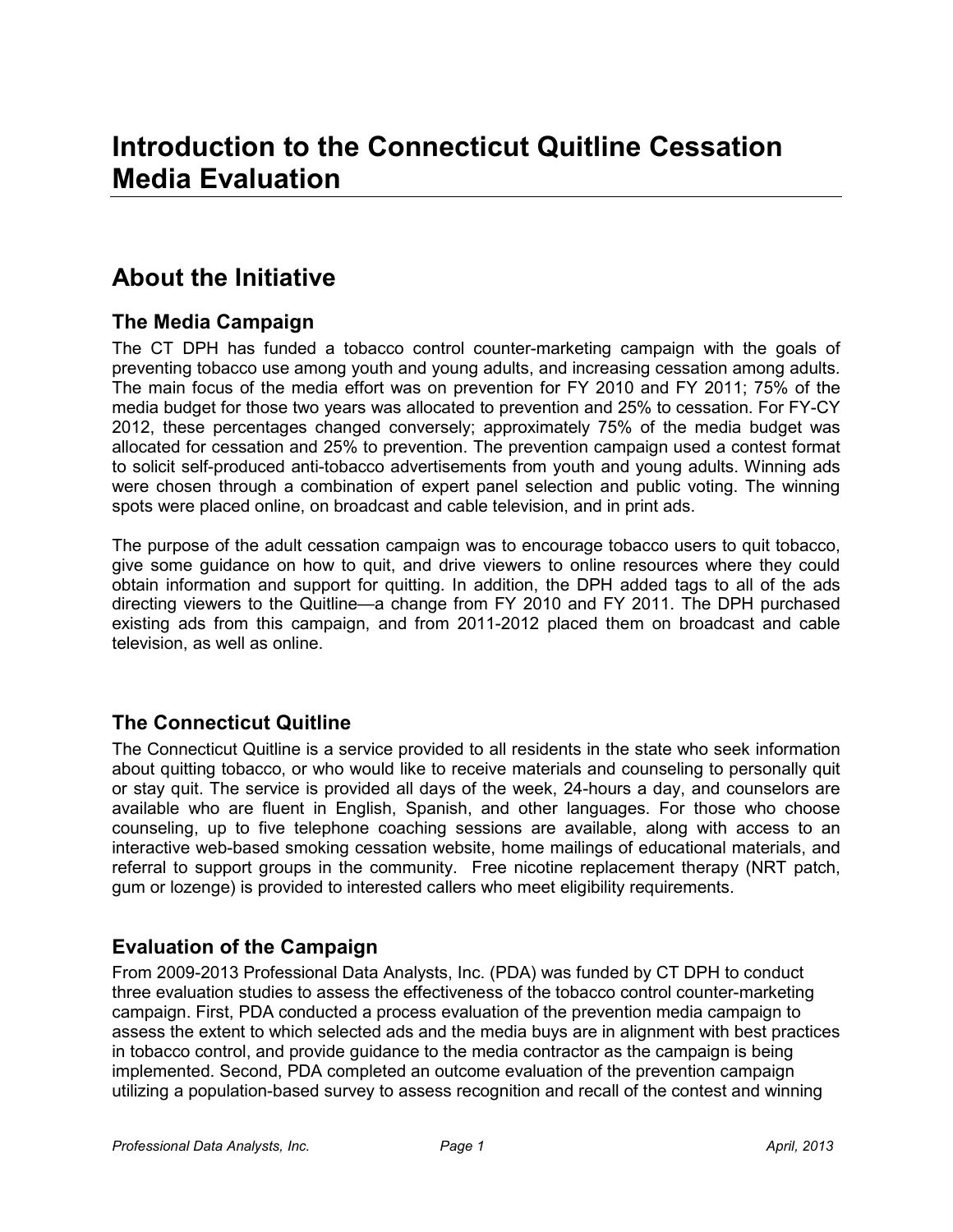spots, as well as the extent to which the campaign is successful in changing attitudes about tobacco and other key outcomes. Finally, PDA conducted an outcome evaluation of the adult cessation media campaign, which is the subject of this report. This study explores the extent to which the cessation media buys are associated with increased enrollments in the Quitline, especially among target populations.

While the primary purpose of this evaluation is to examine the relationship between media and registrations, the purposes of the CT DPH cessation media campaign are two-fold: (1) connect tobacco users to cessation resources, including the CT Quitline, and (2) increase awareness of and influence social norms toward quitting. This evaluation study addresses only the first goal.

### **About this Report**

This report is the third of three planned reports on the effectiveness of the adult cessation media campaign. The first report, submitted in January 2011, presented preliminary findings from the analysis of cessation media buy effectiveness. At the time of the first report, the cessation media campaign was still in progress and complete media buy data were not yet available. The second report, submitted in October 2011, covered an evaluation of cessation media efforts over a period of about two years, May 2009 to September 2011, and described the media's impact on not just Quitline enrollments but BecomeAnEx.org website enrollments as well. Its purpose was to provide information for future improvement and decisions regarding media. The present report will cover cessation media efforts from September 2011 to December 2012 and will describe the media's impact on Quitline enrollments.

FY-CY 2012, for the purposes of this report, is defined as September 26, 2011-December 31, 2012. PDA received media data that began on September 26, 2011, and thus this report begins its evaluation at this point. Additionally, because this is the last of the three reports, PDA wanted to provide the most comprehensive analysis possible, and thus included data through calendar year 2012. Importantly, the Quitline Reach section uses the precise definition of FY 2012, rather than the definition described above, in reporting reach.

The primary audience for this report is the Connecticut Department of Public Health (DPH), so that staff responsible for current Quitline and media administration can reflect upon the previous campaign and apply lessons learned to upcoming media efforts. The evaluation may also provide early indications that resources spent on Quitline-related media are justified or not. Findings may be helpful in responding to Legislative and public inquiries about the current use of funds to support Quitline media. The PDA evaluation team welcomes comments, suggestions, and questions' regarding this report, as the intent is to make this information optimally useful to the DPH, the CT Tobacco and Health Trust Fund Board, and other identified stakeholders.

### **Report Content and Organization**

Evaluating the impact of this anti-tobacco media campaign is complex not only because of the multi-faceted nature of the media design, but also because the CT DPH media campaign coincided with other campaigns that used similar (sometimes identical) media. However, it is vital that DPH receive information on the extent that the media campaigns may have helped to connect tobacco users with cessation resources, namely the Quitline. Ultimately, increased calls to the CT Quitline may lead to decreased prevalence in tobacco use among Connecticut residents. Therefore, PDA conducted an outcomes analysis to examine the impact of media on CT Quitline registrations and reach.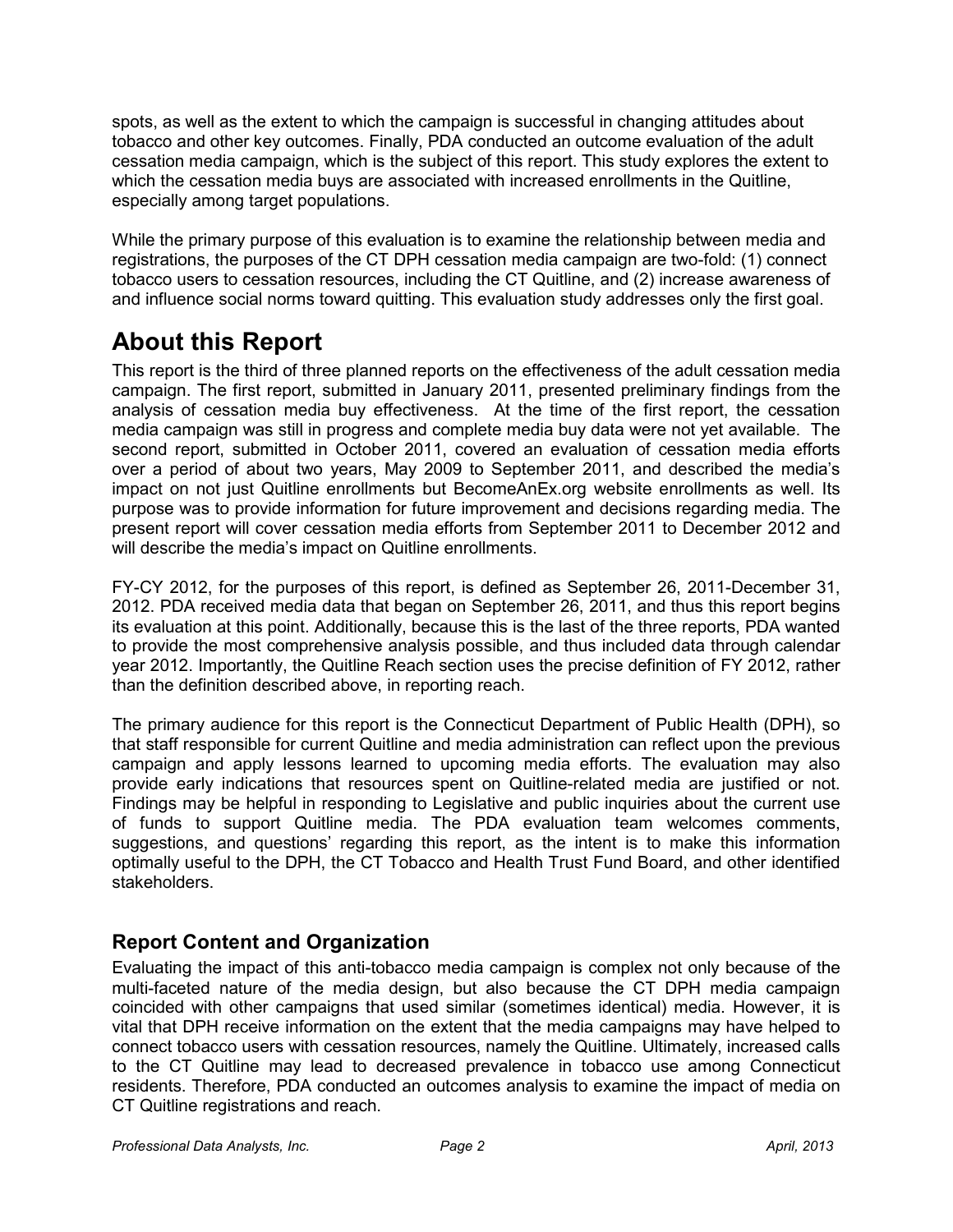This report contains three main sections. First, we describe the CT Quitline registrations and Quitline reach, which is the extent to which the Quitline has served all smokers in the state. Next, we describe the implementation of anti-tobacco media campaigns present in CT, including their budgets, purpose, timing, and intensity. Finally, we explore the relationship between the DPH-funded media and Quitline registrations.

### **Evaluation Design and Questions**

The purpose of this outcome evaluation is to determine the effectiveness of the cessation media campaign in generating calls to the CT Quitline. The study will answer these evaluation questions:

- 1. What are the promotional and treatment reach of the CT Quitline?
- 2. What was the nature of the media campaign and ads?
- 3. What was the intensity of the campaign, and how does this compare to targets set by the CDC?
- 4. To what extent are media campaign buys associated with increased enrollments in the Quitline?
- 5. Overall, what are successes and areas for improvement of the adult cessation media campaign outcomes? What are areas for programmatic changes?

Desired outcomes are increased Quitline enrollments among adults age 18 and older. In our analysis we examined adults 18 and older—the target audience for the campaign. The nature of results may inform future media buys.

### **Methodology**

The studies in this report are observational in nature and are based on call volume and callerprovided information collected by Alere Wellbeing, Inc., the Quitline vendor. Additionally, information on media campaigns was provided by Cronin and Company, the media vendor, as well as CT DPH.

PDA received media buy data from CT DPH and from the media vendor Cronin in PDF, rich text format, Word documents, and Excel documents. PDA imported data into the statistical software package SPSS for descriptive analysis. These data provide information about the timing of the media buys, the audience reached, and the intensity of the media effort. For broadcast and cable television, the data provided includes the target audience, gross rating points, station, affiliation, day, day part, time, program, duration of ad, reach, and frequency. PDA weighted the broadcast television data by population within each DMA, since the majority of the population lives within the Hartford/New Haven DMA. Online advertisement data files provide weekly impressions served, clicks, and click-through rates for each ad placed. Paid internet search files include weekly impressions, clicks, and click through rates. For print media, daily impressions were provided.

Analyses were conducted using Excel and the statistical software package SPSS. Descriptive statistics and regression modeling were conducted. Reach was calculated based on Quitline registrations divided by population estimates of smoking using the 2011 Connecticut Behavioral Risk Factor Surveillance System (BRFSS), according to standards set by the North American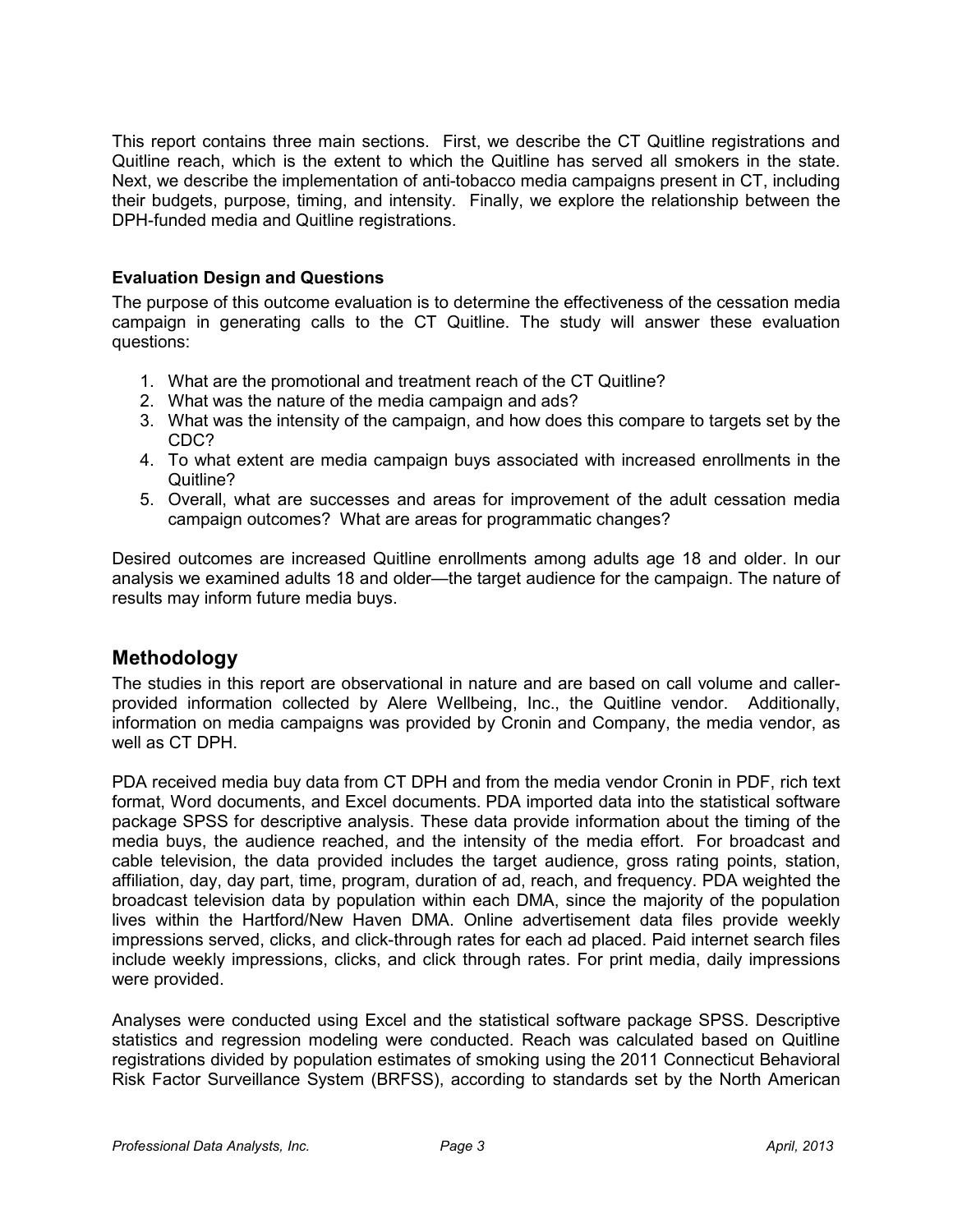Quitline Consortium (NAQC). More detailed descriptions of study methodologies may be found in each of the respective study sections below.

### **Limitations**

First, this study is limited by several methodological factors. Since this study is observational and not a controlled, randomized experiment, it is impossible to conclude from this study that media "caused" registrations to rise or fall. Instead, this report describes the relationship of registrations to media campaign strength, a relationship which may be influenced by many other factors, such as national trends in smoking or quitting prevalence; the availability of other, local assistance to quit; personal household factors such as a relative who died of lung cancer; and the like.

Second, the evaluation is built around a theory of change that well-executed media products, when distributed through appropriate media channels and at an adequate frequency, will reach Connecticut tobacco users. The expectation is that once ads reach tobacco users, viewers will become aware of and receptive to the ads, which will motivate them to engage in quitting behaviors. However, this evaluation focuses on the relationship between media buys and quitting behaviors as expressed by Quitline calls. Due to the nature of the analysis, viewers' awareness of and receptivity to the ads is not accounted for. While a strong relationship between media buys and registrations is a strong indication of media success, understanding the relationship between media buys, viewer ad awareness and receptivity, and registrations provides more comprehensive information.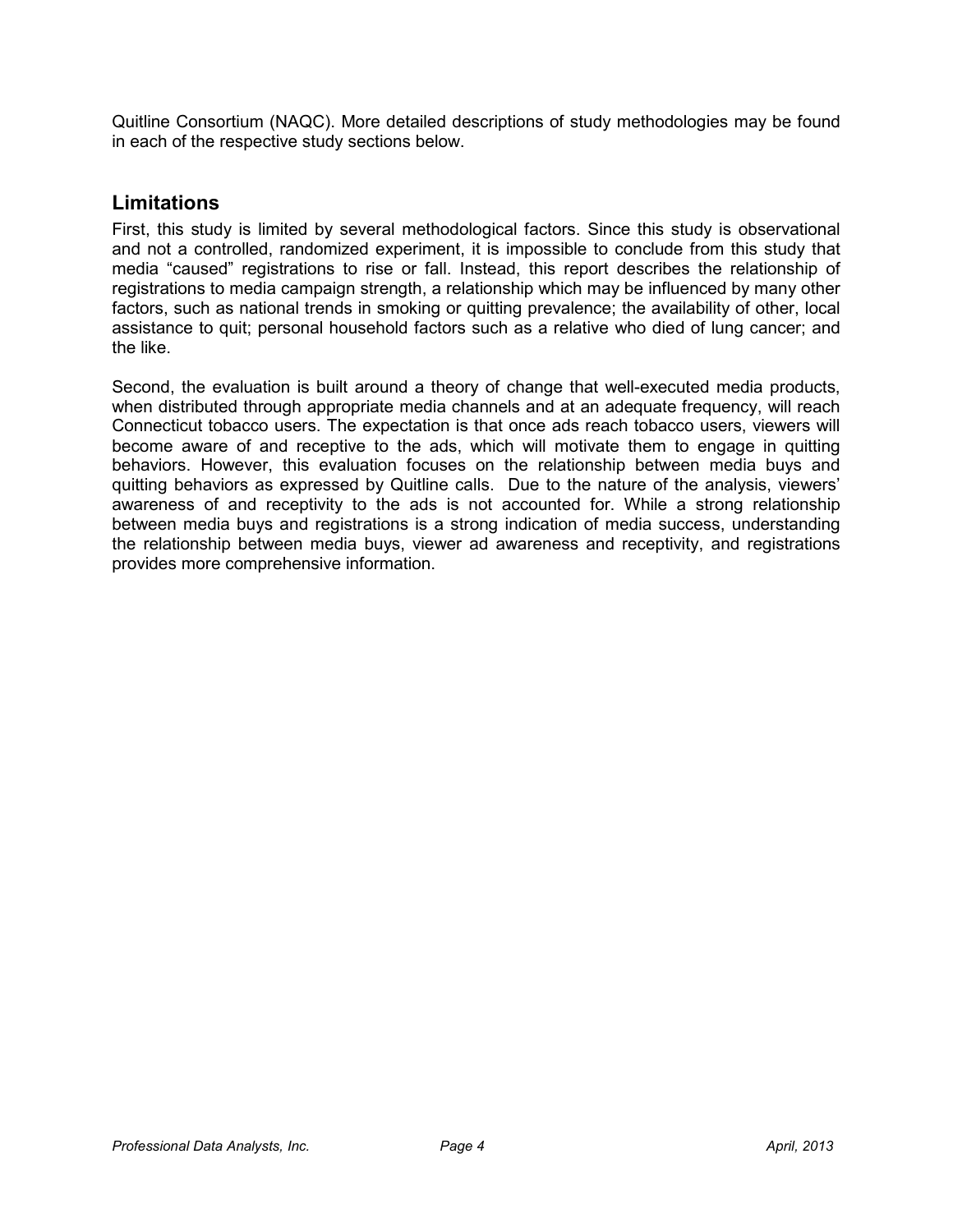### **Introduction**

One goal of the cessation media campaign was to connect tobacco users with cessation services, particularly the CT Quitline. In this section an examination of the "reach" of the Quitline is provided. Reach is a measure of the degree of program enrollment. The "reach" of cessation programs describes the extent to which the program has been successful in drawing in and engaging members of target populations. This section reports the overall rate of reach of the Connecticut Quitline for FY 2012, and presents a comparison of enrollment numbers over time.

### **Methodology**

Reach can be calculated in several different ways depending on the purpose of the investigation. There has been debate within the tobacco cessation community about standards for reach rate calculations. An issue paper<sup>1</sup> was developed on behalf of the North American Quitline Consortium (NAQC, 2009) which provides a rationale and methodology for measuring different types of reach.

PDA calculates two types of program reach, using NAQC-recommended processes:

- **Promotional reach** is a measure of the effectiveness of media and other promotional efforts. Promotional reach is calculated by dividing the number of tobacco users that registered or enrolled in the Quitline by the number of tobacco users residing in the state.
- **Treatment reach** describes the percent of tobacco users in the state that received evidence-based cessation treatment from the Quitline. The treatment reach rate will usually be lower than the promotional reach rate, since treatment reach is based only on those callers who go on to participate in Quitline counseling after enrollment.

### **Limitations**

-

NAQC recommends that reach be calculated using a numerator and denominator that are as comparable as possible. Ideally, both the numerator and denominator should match the definition of the Quitline target population. For the Connecticut Quitline, this would be all tobacco users residing in Connecticut who are at least 13 years of age. However, due to a number of limitations in the Quitline and BRFSS datasets, we must report reach among a subset of this target population.

• First, we are limited to presenting reach among *cigarette users* only, rather than people who use tobacco of any type (including cigars, pipes, or smokeless tobacco)<sup>2</sup>.

<sup>&</sup>lt;sup>1</sup> NAQC. (2009). *Measuring Reach of Quitline Programs. Quality Improvement Initiative* (S. Cummins, PhD). Phoenix, AZ.

 $2^2$  The 2011 CT BRFSS did not ask the complete set of questions needed to calculate the number of people who use tobacco of any/all types. Data on pipe or cigar use was not collected. Information about smokeless tobacco use was collected, which would have allowed expansion of the denominator to include cigarette and smokeless tobacco users. However, in the Quitline intake dataset the proportion of missing data in the smokeless tobacco item was so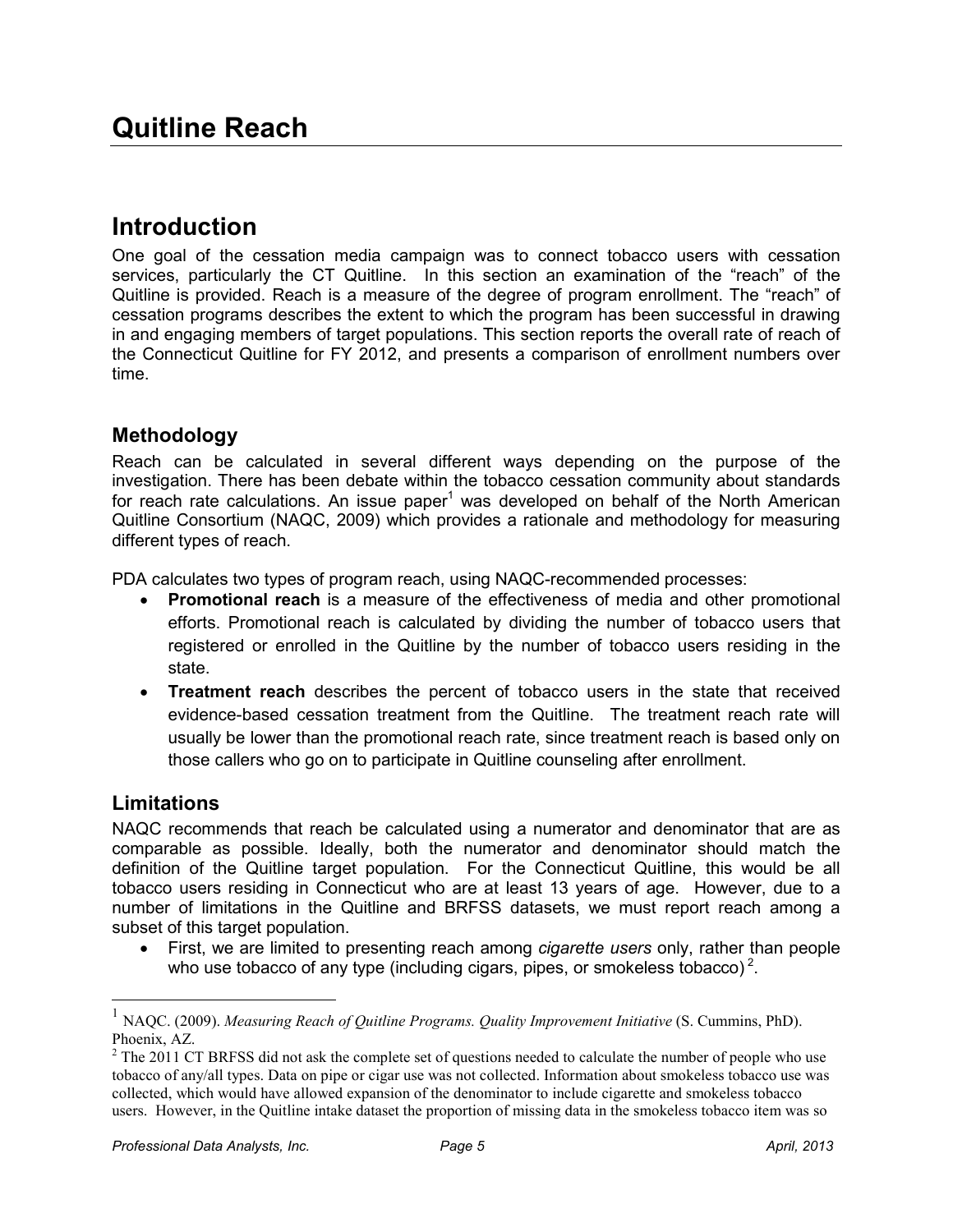- Second, the BRFSS estimates of tobacco users in Connecticut are based only on adults ages 18 and older; therefore youth who use the Quitline are excluded from reach calculations.
- Third, the CT BRFSS uses a relatively small sample size, which can result in somewhat unstable smoking prevalence estimates from year to year. To compensate for this, we calculated a 95% confidence interval for the reach rates. The confidence interval describes the range within which the actual prevalence estimate would fall 95% of the time.

Finally, In addition, in 2011 the BRFSS introduced major methodological changes resulting in a higher, but more accurate estimate of smoking prevalence. As a result, the CDC recommends that BRFSS 2011 prevalence data be considered a baseline year for data analysis and is not directly comparable to previous years of BRFSS data because of the changes in weighting methodology and the addition of the cell phone sampling frame<sup>3</sup>. For this reason, Quitline reach rates cannot be compared to those from previous years. We will present reach rates for the most recent fiscal year only, and we will rely on the number of Quitline registrations rather than reach rates to describe Quitline enrollment trends over time.

The exact definitions used in the reach calculations for this report are as follows:

- For promotional reach, the numerator is the number of adults who are current "every day" or "some day" cigarette users, and enrolled in the Quitline during the fiscal year, as indicated by Quitline caller intake data. The denominator for the reach calculations is the number of current adult cigarette users in Connecticut. To obtain the denominator, we took the total number of adult (18+) residents in Connecticut according to the U.S. Census, and multiplied it by the percent of all CT adults (18+) who are "every day" or "some day" cigarette smokers, according to the CT BRFSS.
- For treatment reach, the numerator is limited to adult cigarette smokers who enrolled in the Quitline during the fiscal year, and receive at least one telephone counseling from the Quitline, with or without receipt of nicotine replacement therapy (NRT) from the Quitline<sup>4</sup>. We used the Quitline vendor's utilization data to identify callers who met this criterion. The denominator is the same as that used for promotional reach.

 $\overline{a}$ high that we judged the data field to be unreliable. Therefore the numerator and denominator in the reach calculations are limited to the number of cigarette smokers rather than tobacco users.

<sup>3</sup> Centers for Disease Control and Prevention (CDC). *Behavioral Risk Factor Surveillance System Survey Data.* Atlanta, Georgia: U.S. Department of Health and Human Services, Centers for Disease Control and Prevention, 2011.

<sup>&</sup>lt;sup>4</sup> Nicotine replacement therapy is also an evidence-based cessation treatment. However, since the Connecticut Quitline requires callers to complete one counseling call prior to distribution of NRT, minimal evidence-based treatment is defined as completing at least one counseling call, with or without NRT.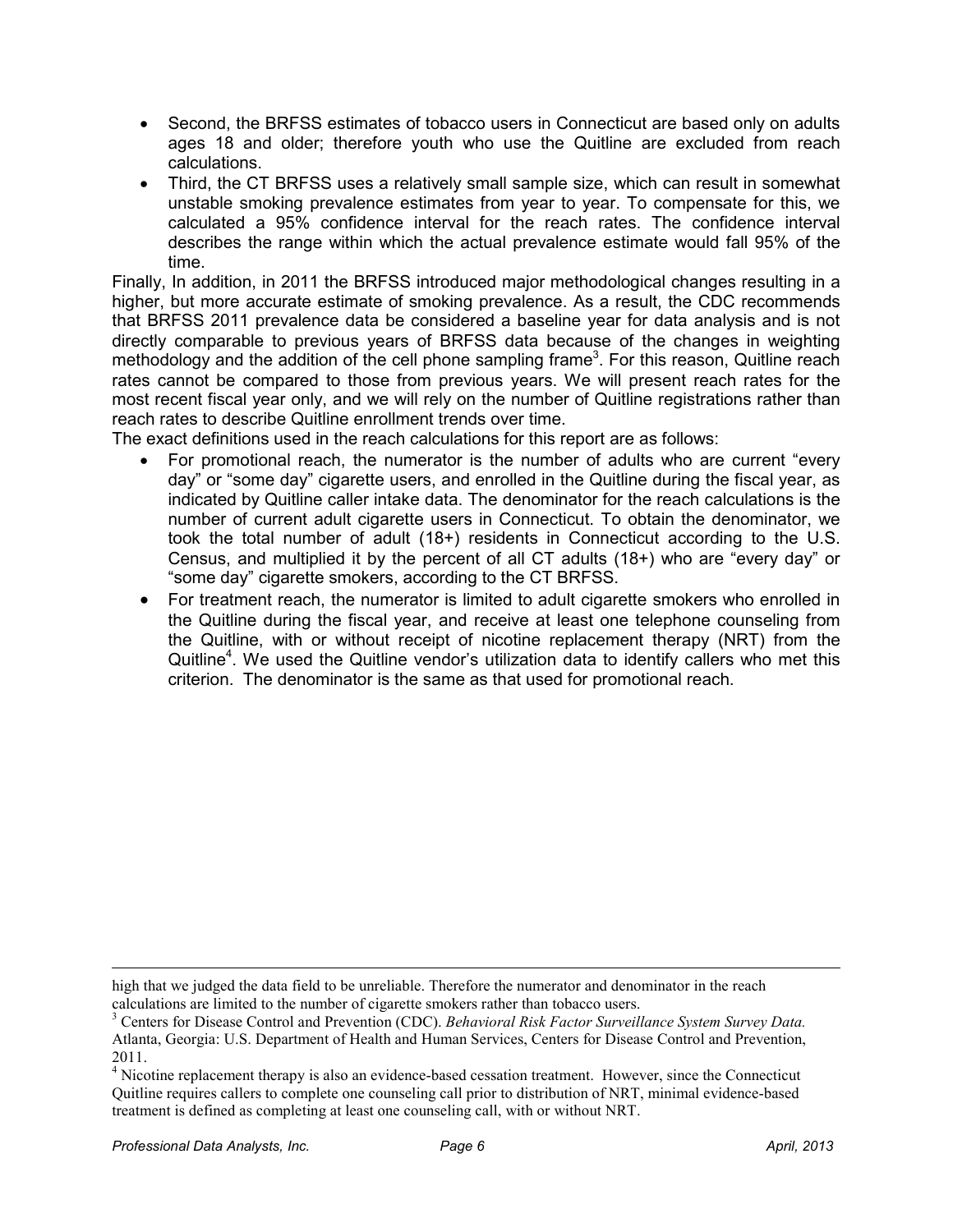### **Results**

### **EQ1. What are the promotional and treatment reach of the CT Quitline?**

### **FY 2012 Promotional Reach**

The Connecticut Quitline reached approximately **2.02***%*, of cigarette users in the state (see Table 1) with a 95% confidence interval of **1.87%** to **2.20%**. Approximately, 20 out of every 1,000 smokers in the state called the Quitline last year.

The reach rate was calculated as follows: There were **474,935** current cigarette smokers in CT, according to the BRFSS 2011. This is the denominator for the reach rates. The numerator is the total number of callers to the Quitline from July 1, 2011 through June 30, 2012. While there were a total of **10,640** unique callers to the Quitline during this time, the purpose of the CT Quitline is to reach tobacco users. Therefore, callers who do not call the Quitline for personal help in quitting or staying quit, but are instead calling as a proxy for a friend or family member, or as a healthcare professional or community organization calling for information, are not included in the numerator. There were **9,880** callers calling about quitting. We further reduced this number to cigarette users calling for *themselves only*, resulting in a count of **9,600** current cigarette users.

The number of cigarette users who called the Quitline (9,600) is divided by the number of cigarette smokers in Connecticut as estimated by the BRFSS (474,935), equaling a reach rate of 2.02%. Overall, the promotional reach of 2.02% is a very positive finding for the campaign.

|                                                                  | FY 2012                                      |
|------------------------------------------------------------------|----------------------------------------------|
| State population estimate, age 18 and<br>over                    | 2,777,295 <sup>5</sup>                       |
| Tobacco use prevalence<br>(95% confidence interval)              | $17.1\%$ <sup>6</sup><br>$(15.7\% - 18.5\%)$ |
| Estimated number of smokers                                      | 474,395                                      |
| Quitline call volume                                             | 9,600                                        |
| <b>Promotional Reach percentage</b><br>(95% confidence interval) | 2.02%<br>$(1.87\% - 2.20\%)$                 |

#### **Table 1. Promotional Reach of the Connecticut Quitline**

As a guide for interpreting these numbers, results from a recent study published in the Journal of Tobacco Control reports that the average quitline in the United States during 2005 achieved a

 5 Source: 2011 U.S. Census population estimates

<sup>6</sup> Source: 2011 Connecticut BRFSS

<sup>&</sup>lt;sup>7</sup> Source: Alere Wellbeing, Inc., Quitline caller intake data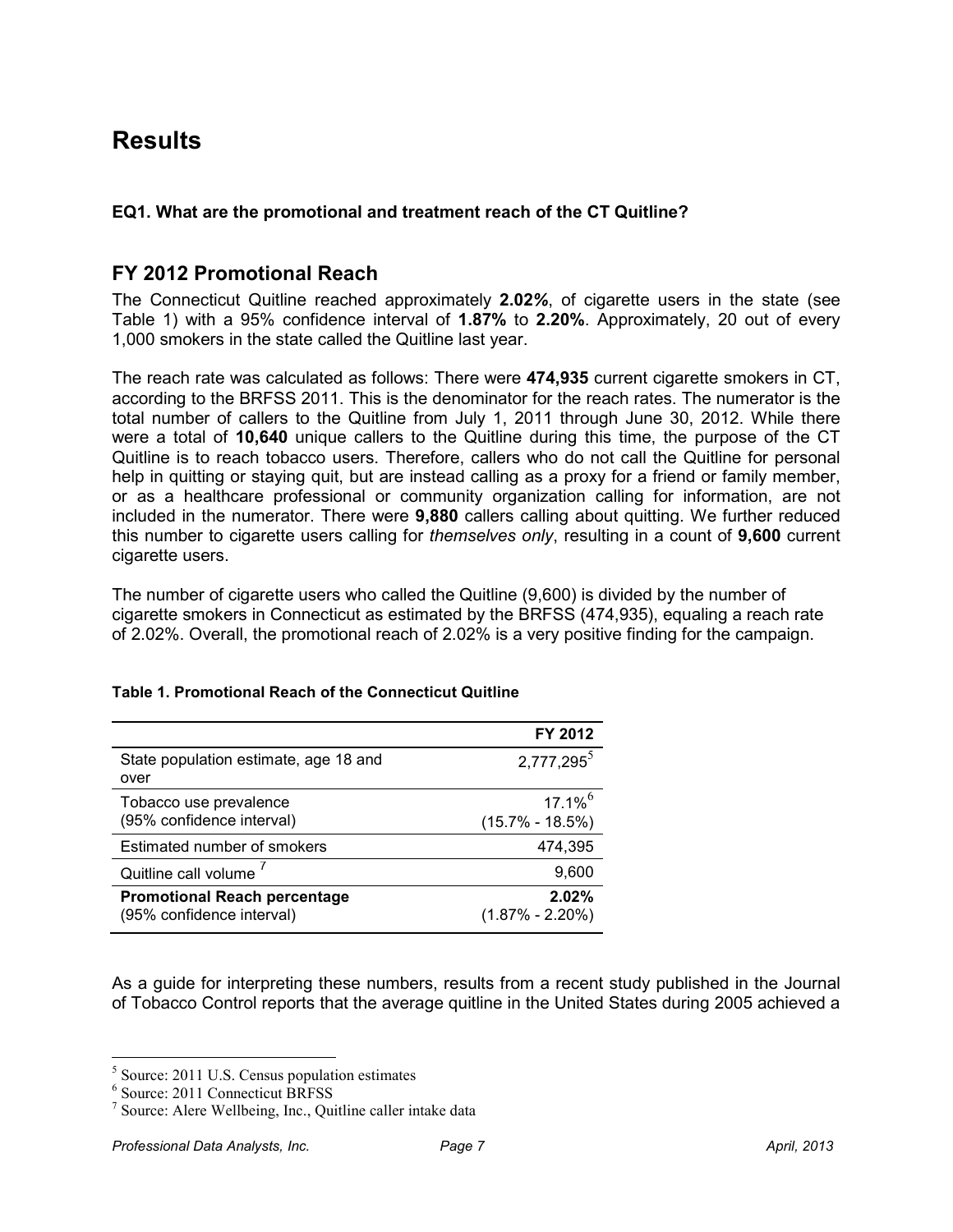reach of approximately 1%, although individual state quitline reach ranged from 0.01% to 4.3%.<sup>8</sup> The 2011 NAQC Annual Survey of Quitlines<sup>9</sup> provides similar but more recent contextual information. In 2010, the average quitline reach for states responding to the survey was 1.22% (N=46 quitlines). It is important to note that the NAQC rates were calculated using a different methodology. The NAQC methodology produces a reach rates that are inflated, since it is uses older BRFSS sampling and weighting procedures which are less accurate. However, taking the methodology differences into account, the CT Quitline reach rate (2.02) still compares very favorably to the U.S. average.

The Center for Disease Control and Prevention (CDC) provides additional guidance for quitlines with regard to reach. The 2007 Best Practices for Comprehensive Tobacco Control Programs suggests that "with sufficient promotion and clinician referral, and with NRT made more easily available, a state quitline could serve 8% of tobacco users aged 18 years and older" and that "approximately 75% of callers (6% of a state's tobacco users) would seek counseling services." It is understandable that Connecticut's Quitline reach did not reach CDC's benchmarks because the benchmarks are based on media spending of \$2.00 per capita for health communications. In contrast, Connecticut spent an estimated \$0.095 per capita in FY 2012 (based on an estimated media budget of \$265,800 and state population of those 18 and over 2,777,395 based on the 2011 United States Census). Given the relatively high reach rate in CT and relatively low per person media expenditure, it appears that CT had a very efficient return on the dollar, over 5 times what the CDC is proposing.

Finally, sustainable methods to achieve greater reach have been found in other states, including Maine, a state that increased quitline reach from 1.9% to 6% in a four-year span by increasing the cigarette tax (although it should be noted Connecticut already has the third highest tax rate in the nation), expanding hours of quitline operation (CT already has 7 day-24 hour service), and increasing referrals from physicians from 10% to 38% of quitline callers<sup>10</sup>. A sustainable method may be to increase the number of callers who are referred by physicians, and to ensure any additional dollars generated through tobacco tax increases are directed toward the CT Quitline operations or media promotion.

### **FY 2012 Treatment Reach**

We calculated treatment reach for the Connecticut Quitline to determine the proportion of smokers in Connecticut who receive at least minimal evidence-based treatment. Treatment reach indicates the potential impact of the Quitline, as those who receive at least minimal treatment are expected to have a greater chance of quitting and potentially impacting state prevalence.

-

<sup>8</sup>Sharon E Cummins, Linda Bailey, Sharon Campbell, Carrie Koon-Kirby, and Shu-Hong Zhu. Tobacco cessation quitlines in North America: a descriptive study. Tob. Control, Dec 2007; 16: i9 - i15.

<sup>&</sup>lt;sup>9</sup>North American Quitline Consortium. 2011. Results from the 2010 NAQC Annual Survey of Quitlines. Available at http://www.naquitline.org/?page=survey2010

<sup>&</sup>lt;sup>10</sup> Susan S. Woods, and Amy Haskins. Increasing reach of quitline services in a US state with comprehensive tobacco treatment. Tob. Control, 2007, 16(Suppl I):i33-i36.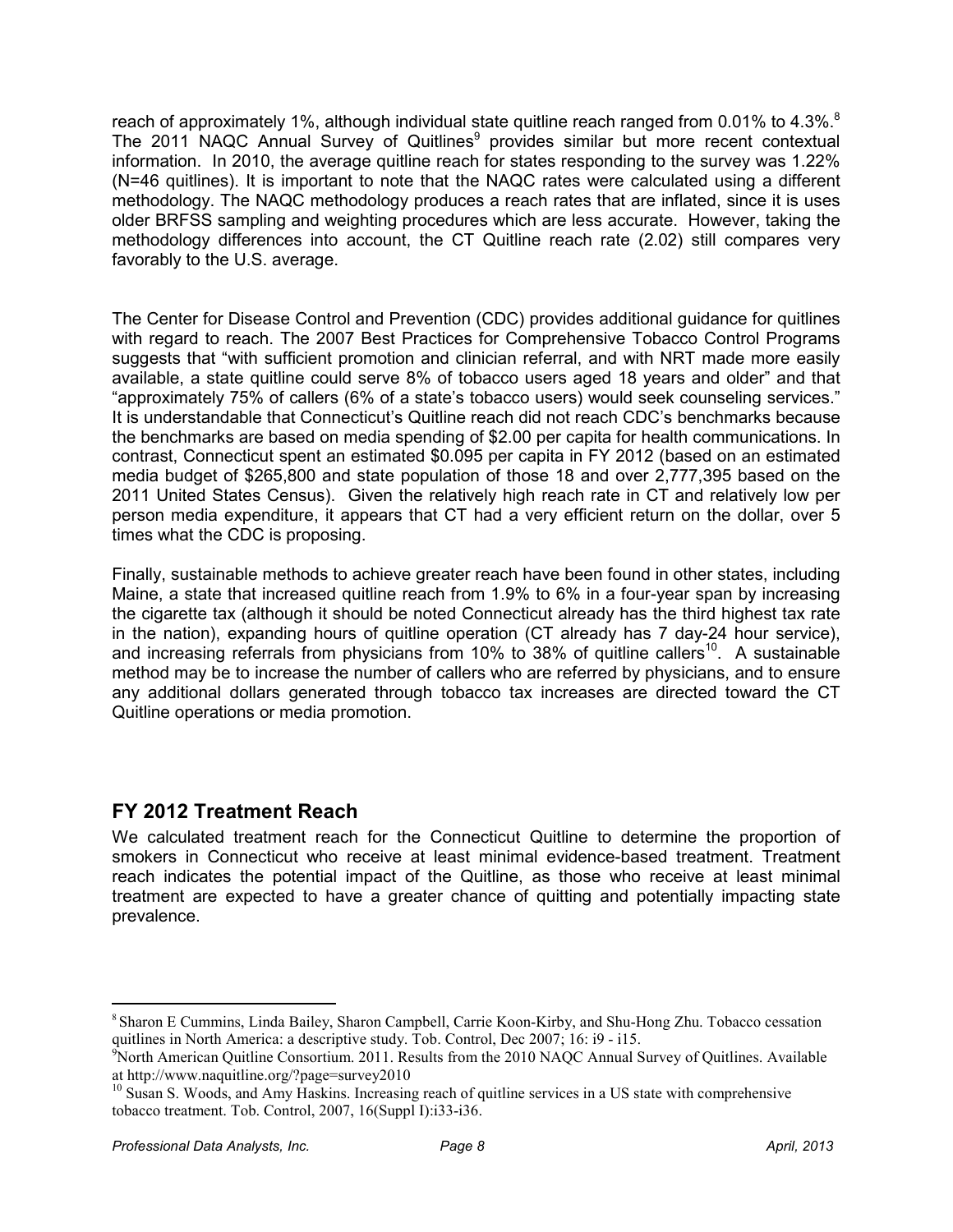The Connecticut Quitline reached approximately *1.62%* of cigarette smokers in the state, with a 95% confidence interval of **1.50%** to **1.76%**. Approximately 16 out of every 1,000 cigarette smokers in the state received counseling via the Quitline in FY 2012.

The treatment reach rate was calculated as follows: There were **9,600** cigarette users who called the Connecticut Quitline to ask for help with personally quitting or staying quit in FY 2012. Of those callers, there were **9,116** who requested counseling and **7,685** received at least one live counseling call (see Table 2). The total number of smokers in the state of Connecticut as estimated by BRFSS 2011 and 2011 U.S. Census population estimate was **474,935**.

Overall, this is a very positive finding for the campaign. However, approximately 15%<sup>11</sup> of callers who register with the Quitline do not receive a minimal level of treatment; the extent to which the Quitline vendor could encourage more cigarette users to avail themselves of Quitline services would in turn increase the number of quitters in Connecticut and therefore impact state prevalence.

|                                            | FY 2012             |
|--------------------------------------------|---------------------|
|                                            |                     |
| State population estimate, age 18 and over | $2,777,295^{12}$    |
| Tobacco use prevalence                     | $17.1\%$            |
| (95% confidence interval)                  | $(15.7\% - 18.5\%)$ |
| Estimated number of cigarette smokers      | 474,395             |
| Number of Quitline callers receiving       |                     |
| evidence-based treatment <sup>14</sup>     | 7,685               |
| <b>Treatment Reach percentage</b>          | 1.62%               |
| (95% confidence interval)                  | $(1.50\% - 1.76\%)$ |

### **Table 2. Treatment Reach of the Connecticut Quitline by fiscal year**

### **Enrollment over Time**

We also calculated the overall number of callers to the quitiine, and the number of quitiine callers receiving evidenced-based treatment over time (see Table 3). In FY 2010, 3,611 callers called the quitline, and 3,085 of them received evidence-based treatment. 85.4% of all callers received treatment in FY 2010. In FY 2011, the number of callers to the quitline (6,040) and callers receiving evidenced-based treatment (4,877) both increased, although the percentage of callers receiving treatment decreased to 80.7%. In FY 2012, the number of callers to the quitline (9,600) and callers receiving treatment again increased (7,685). The percentage of overall callers receiving treatment stayed about the same, at 80.0%.

-

<sup>&</sup>lt;sup>11</sup> See Final Quitline Evaluation Report, submitted by PDA to the Connecticut Department of Health, March 2013.

<sup>&</sup>lt;sup>12</sup> Source: 2011 U.S. Census population estimates

 $13$  Source: 2011 Connecticut BRFSS

<sup>&</sup>lt;sup>14</sup> Source: Alere Wellbeing, Inc., Quitline caller data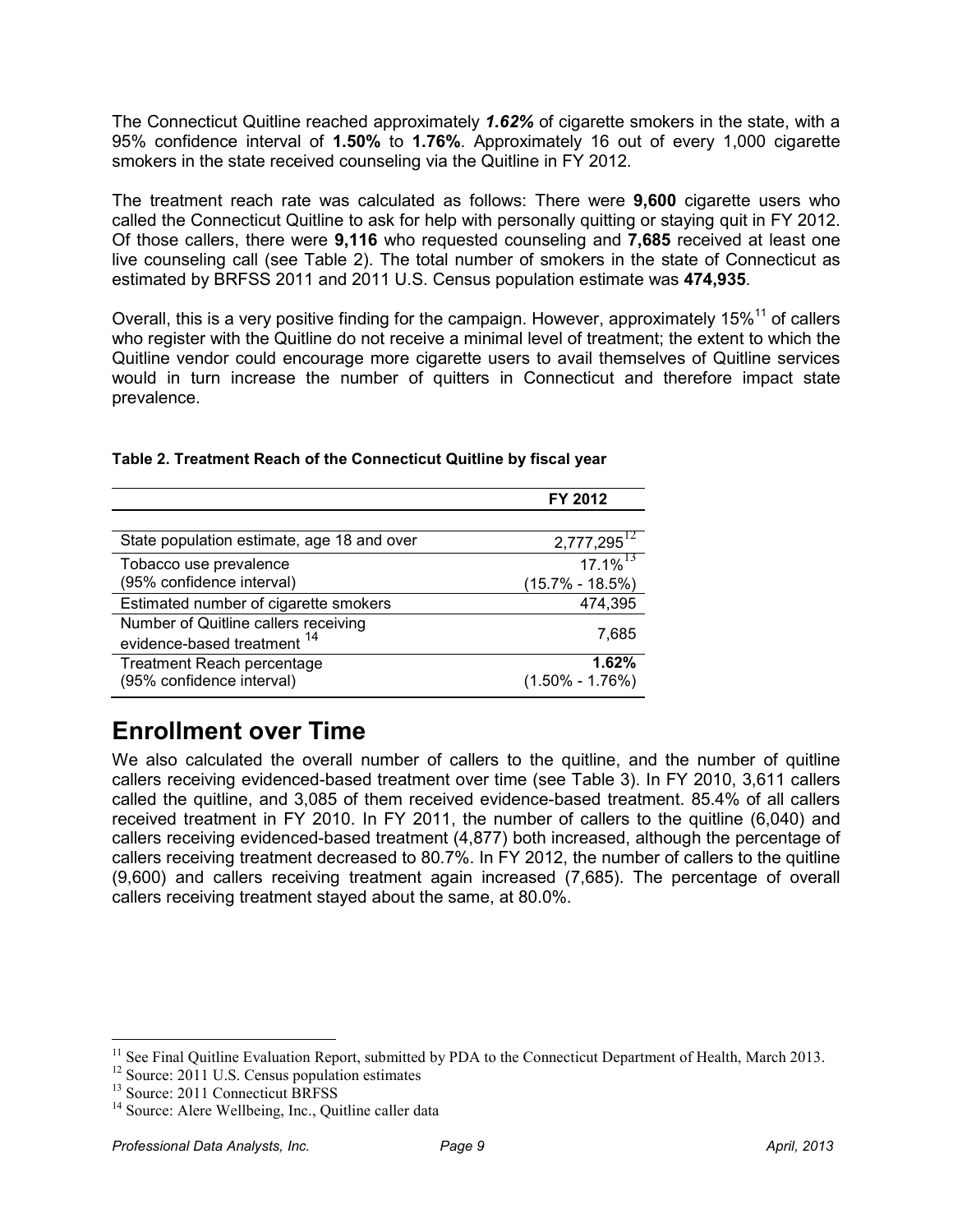|                                                                            | <b>FY 2010</b> | FY 2011 | FY 2012 |
|----------------------------------------------------------------------------|----------------|---------|---------|
| Quitline registrations (current<br>cigarette users only) <sup>15</sup>     | 3.611          | 6.040   | 9600    |
| <b>Number of quitline callers</b><br>receiving evidence-based<br>treatment | 3,085          | 4.877   | 7,685   |
| <b>Percent receiving treatment</b>                                         | 85.4%          | 80.7%   | 80.0%   |

**Table 3. Quitline Registrations and Number Receiving Treatment over Time** 

Overall, this is a very positive finding for the campaign. Registrations nearly tripled (2.65 fold increase) between FY 2010 and FY 2012, and showed a steady increase from year to year. This suggests that CT DPH's media is having a tangible effect on the number of callers to the quitline. However, the number of callers receiving evidence-based treatment decreased by about 5% from FY 10 to FY 12, suggesting CT DPH should continue to monitor this trend.

### **Conclusions**

In FY 2012, the Connecticut Quitline achieved a promotional reach of 2.02%. Given that the current reach rate is higher than the average reach of other state quitlines, this is a very positive finding. Furthermore, it should be noted that smoking prevalence in Connecticut (17.1%) is lower than the U.S. state median  $(21.2\%^{16})$ , meaning that the proportion of smokers in the state is relatively lower. Since cessation media must be targeted to a smaller population, it may require more precise targeting of media to reach this group, making it more challenging to affect reach in this lower-prevalence state. This is further evidence of the success of the campaign in terms of promotional reach.

Connecticut's treatment reach is 1.62%. This should be taken as another positive finding for the campaign. However, approximately 15% of callers who register with the Quitline do not receive a minimal level of treatment; the extent to which the Quitline vendor could encourage these individuals to enroll for counseling would likely increase the number of quitters in Connecticut and potentially impact state prevalence.

Finally, it should be noted that reach is constrained by Quitline funding and funding policies. Quitline reach may only increase to the extent that funding is available. Additional resources may be obtained by increasing the Quitline budget and/or reducing NRT benefits and reallocating the funds to Quitline counseling services and media promotion. Second, it is important to note that Cronin's media promotions likely motivated many more tobacco users to quit who did not call the Quitline, but did attempt to quit on their own or through other supports, such as their Facebook page. These effects of the media campaign are not accounted for in reach calculations.

<sup>-</sup><sup>15</sup> Source: Alere Wellbeing, Inc., Quitline caller intake data

<sup>16</sup> Centers for Disease Control and Prevention (CDC). *Behavioral Risk Factor Surveillance System Survey Data.* Atlanta, Georgia: U.S. Department of Health and Human Services, Centers for Disease Control and Prevention, 2011.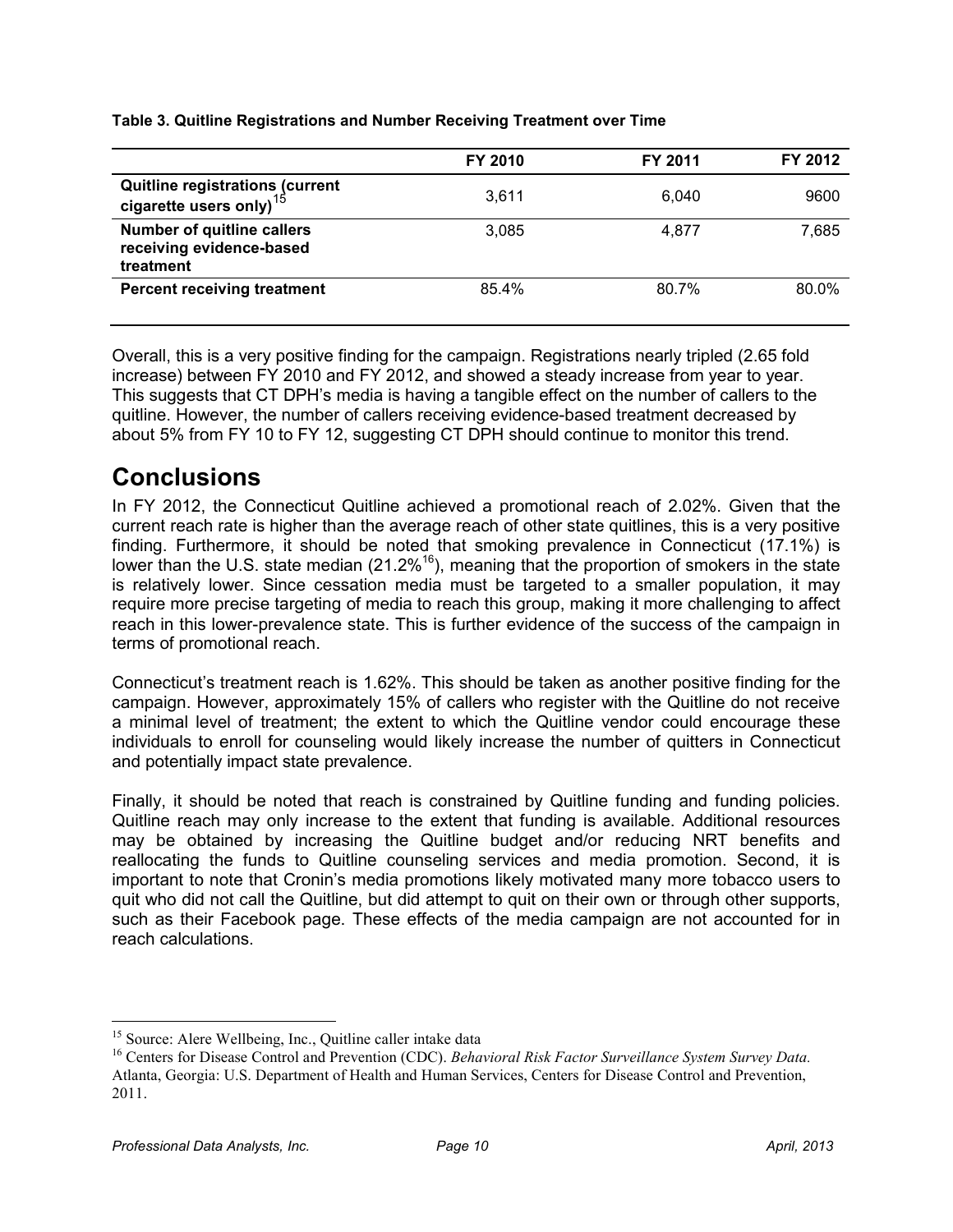In this section, we first present the overall DPH media budget. Next we describe the DPHfunded adult cessation media campaign, since that is the main focus of our analyses. We then provide similar information for the DPH-funded prevention campaign. Both the cessation and prevention campaign had a Hispanic component—this data is included within each of the two campaigns.

### **Media Budget**

A substantial part of the Connecticut DPH overall media budget in FY 2012 was devoted to cessation among adults, with a smaller portion allocated to promoting prevention among youth and young adults. The media budgets for FY 2010, 2011 and 2012 are provided in Table 4.

The cessation campaign included broadcast and cable television buys, online banner ads, sponsored internet search engine results, and out-of-home (billboards). The cessation budget for FY 2010 and FY 2011 had a very similar media mix, with the largest portion of cessation media resources dedicated to online banners (42%), followed by the broadcast television (32%). In FY-CY 2012, the majority of funding was spent on broadcast television (78%). The remaining 22% was allocated to cable and Hispanic television, sponsored search results, and out-of-home. The overall cessation budget increased substantially from FY 2011 to FY-CY 2012, nearly tripling from \$75,000 in FY 2011 to \$210,800 in FY-CY 2012.

The prevention campaign included a Call for Entries component which publicized an ad contest, and placement of winning contest entries using broadcast and cable television buys. The prevention budget decreased by \$223,432 from FY 2011 to FY-CY 2012, as focus shifted to the cessation campaign. In addition, dollars were shifted from online ads to broadcast for FY-CY 2012. FY-CY 2012 included only television, with the majority of the budget devoted to broadcast television, and the rest to cable and Hispanic television.

CT DPH received funding through the American Recovery and Reinvestment Act (ARRA) to conduct a second-hand smoke media campaign. Radio and television ads were placed in FY 2011 (\$40,000 budget) and FY-CY 2012 (\$152,790). All ads were tagged with the CT Quitline telephone number and the CTQuits Facebook page web address.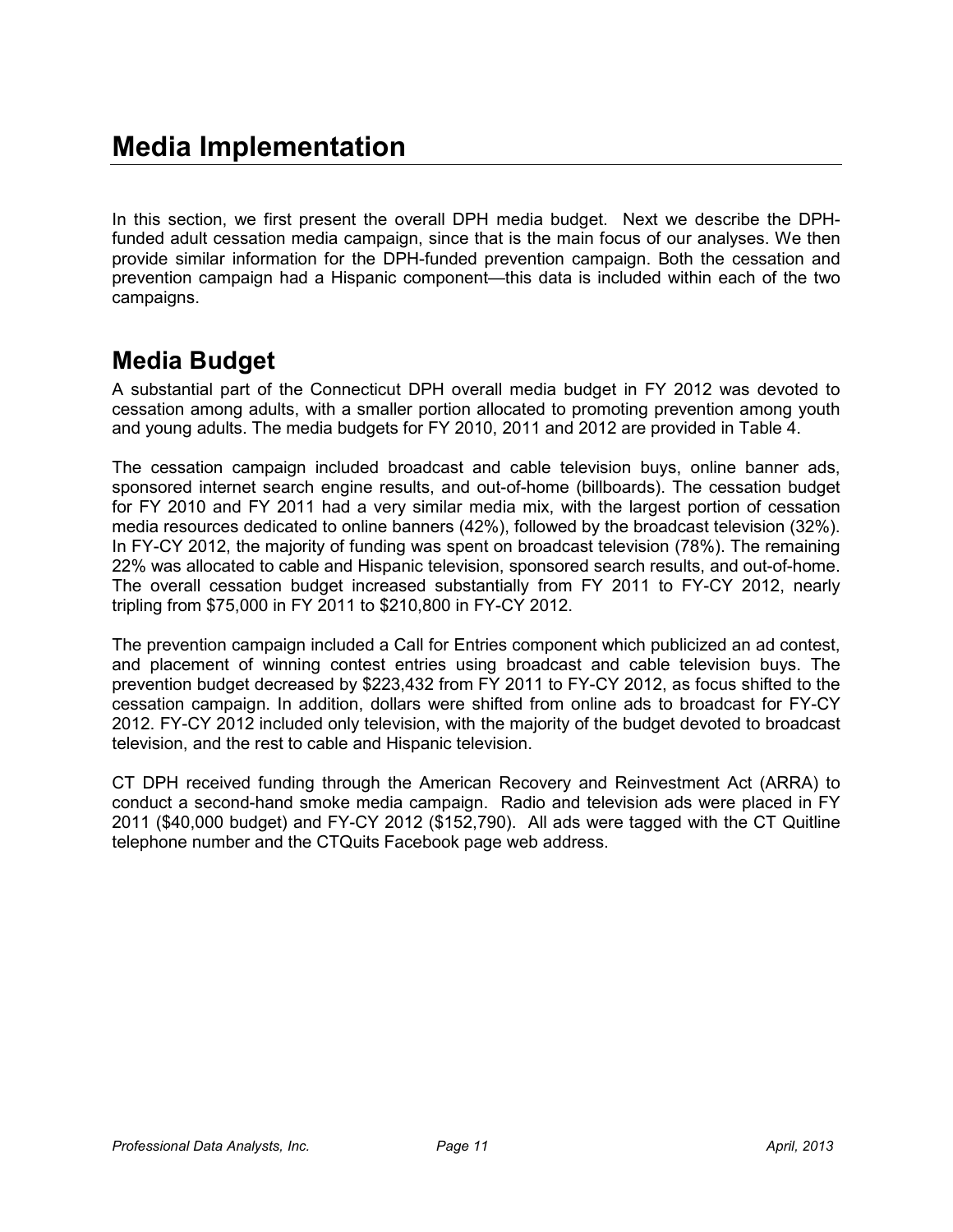**Table 4. FY 2010, 2011 and 2012 Connecticut DPH media budgets** 

| <b>Service</b>                                     | FY 2010<br><b>Budget</b> | FY 2011<br><b>Budget</b> | FY-CY<br>2012<br><b>Budget</b> |
|----------------------------------------------------|--------------------------|--------------------------|--------------------------------|
| <b>Broadcast television</b>                        | \$25,000                 | \$25,000                 | \$163,800                      |
| Cable television                                   | \$10,000                 | \$10,000                 | \$10,200                       |
| Hispanic television                                |                          |                          | \$9,800                        |
| Online ads                                         | \$35,000                 | \$30,000                 | Included<br>in paid<br>search  |
| Sponsored search results                           | \$10,000                 | \$10,000                 | \$10,000                       |
| Out-of-home (billboards)                           |                          |                          | \$17,000                       |
| <b>Total Cessation Media</b>                       | \$80,000                 | \$75,000                 | \$210,800                      |
| Wave 1: Broadcast<br>television and radio          |                          | \$40,000                 |                                |
| Wave 2: Broadcast<br>television and radio          |                          |                          | \$55,000                       |
| <b>Total ARRA Secondhand</b><br><b>Smoke Media</b> |                          | \$40,000                 | \$152,790                      |
| <b>Broadcast television</b>                        | \$151,000                | \$184,000                | \$50,815                       |
| Cable television                                   | \$40,000                 | \$40,000                 | \$4,753                        |
| <b>Hispanic Television</b>                         |                          |                          | \$10,000                       |
| Online ads                                         | \$85,000                 | \$55,000                 | \$0                            |
| Sponsored search results                           | \$10,000                 | \$10,000                 | \$0                            |
| Print                                              | \$40,000                 | \$0                      | \$0                            |
| <b>Mobile</b>                                      | \$10,000                 | \$0                      | \$0                            |
| <b>Total Prevention Media</b>                      | \$336,000                | \$289,000                | \$65,568                       |
| <b>Overall Annual Budget</b>                       | \$416,000                | \$404,000                | \$429,158                      |

### **Description of Connecticut Media Implementation**

### **Introduction**

There were two overarching media efforts funded by CT DPH that may have helped connect tobacco users to cessation resources. The first was the adult cessation media campaign, which included broadcast and cable television, online ads, paid internet search results, and out-ofhome advertisements. The television, online and paid search ads were primarily English language ads, but each included some Spanish language placements. This campaign is the primary focus of this report. The second media effort funded by the CT DPH was a prevention campaign, which consisted of the prevention contest and the placement of winning spots. The prevention campaign delivered anti-tobacco messages, but the messages were directed primarily toward youth, although they did tag the Quitline. Although the prevention campaign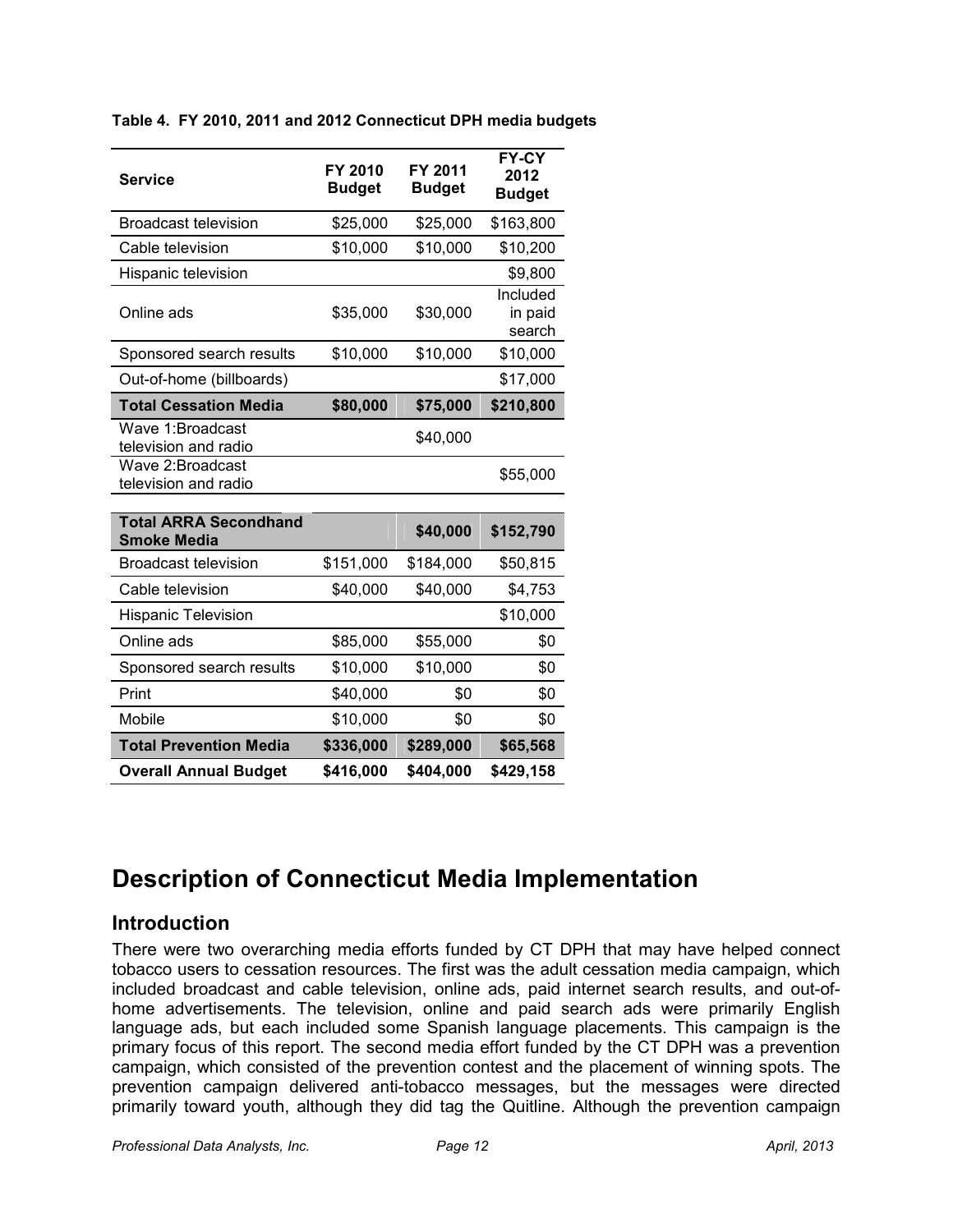has the potential to encourage cessation among current tobacco users, we expect it is less likely to influence Quitline registrations due to the target audience and limited budget. Additionally, the CDC placed ads in Connecticut DMAs as part of the national "Tips" campaign. These ads focused on the dangers of smoking and tagged the 1-800-QUIT-NOW telephone number, which directs CT residents to the CT Quitline. Finally, CT DPH tagged ads from their Secondhand Smoke (SHS) campaign with the Quitline. Because both of these campaigns tagged the Quitline, we have included them in the report as potentially impacting the number of registrations.

This section is organized by evaluation question. First the campaign advertisements are described. This is followed by information about the campaign timing and intensity. Finally, the strength of buys is compared to benchmarks set by the Centers for Disease Control (CDC).

### **EQ2. What was the nature of the Campaigns and Ads?**

As an overview, a summary description of the FY-CY 2012 television and radio broadcast campaigns is provided in Table 5, along with how they were tagged. The campaigns and associated media are further described in the sections following the table.

| <b>Sponsor</b>         | Campaign                                                            | Tagging <sup>17</sup>                                                                              |
|------------------------|---------------------------------------------------------------------|----------------------------------------------------------------------------------------------------|
| <b>Connecticut DPH</b> | Adult Cessation Campaign -<br><b>English and Spanish</b>            | Connecticut Quitline 1-800-QUIT-<br><b>NOW</b><br>www.facebook.com/ctquits                         |
|                        | Youth Prevention Campaign -<br>Contest - English and Spanish        | www.itsawaste.org<br>Connecticut Quitline 1-800-QUIT-<br><b>NOW</b><br>www.QueDesperdicio.org      |
|                        | Youth Prevention Campaign -<br>Winners Spot- English and<br>Spanish | www.itsawaste.org<br>QueDeperdicio.org (Spanish)<br>Connecticut Quitline 1-800-QUIT-<br><b>NOW</b> |
| <b>CDC TIPS</b>        | Adult cessation                                                     | 1-800-QUIT-NOW                                                                                     |

|  | Table 5. Overview of FY-CY 12 campaigns, including sponsor, advertisements, and tagging |  |
|--|-----------------------------------------------------------------------------------------|--|
|--|-----------------------------------------------------------------------------------------|--|

### **Adult Cessation Campaign (English & Spanish)**

The objective of the cessation media placed by Cronin was to promote cessation and provide information on how to quit and where to get help with quitting. The DPH-funded ads were placed to supplement existing media buys, thus extending the presence of cessation media over a longer time span. The DPH-funded cessation campaign was run from September of 2011 to February 2013, though due to timing and data constraints this report only includes data through December, 2012. All broadcast and online ads and paid search results tagged or linked the Quitline and posted the Quitline logo and telephone number, as well as the "CT Quits"

<u>.</u>

<sup>&</sup>lt;sup>17</sup> Within each campaign, tagging may vary by individual ad placement.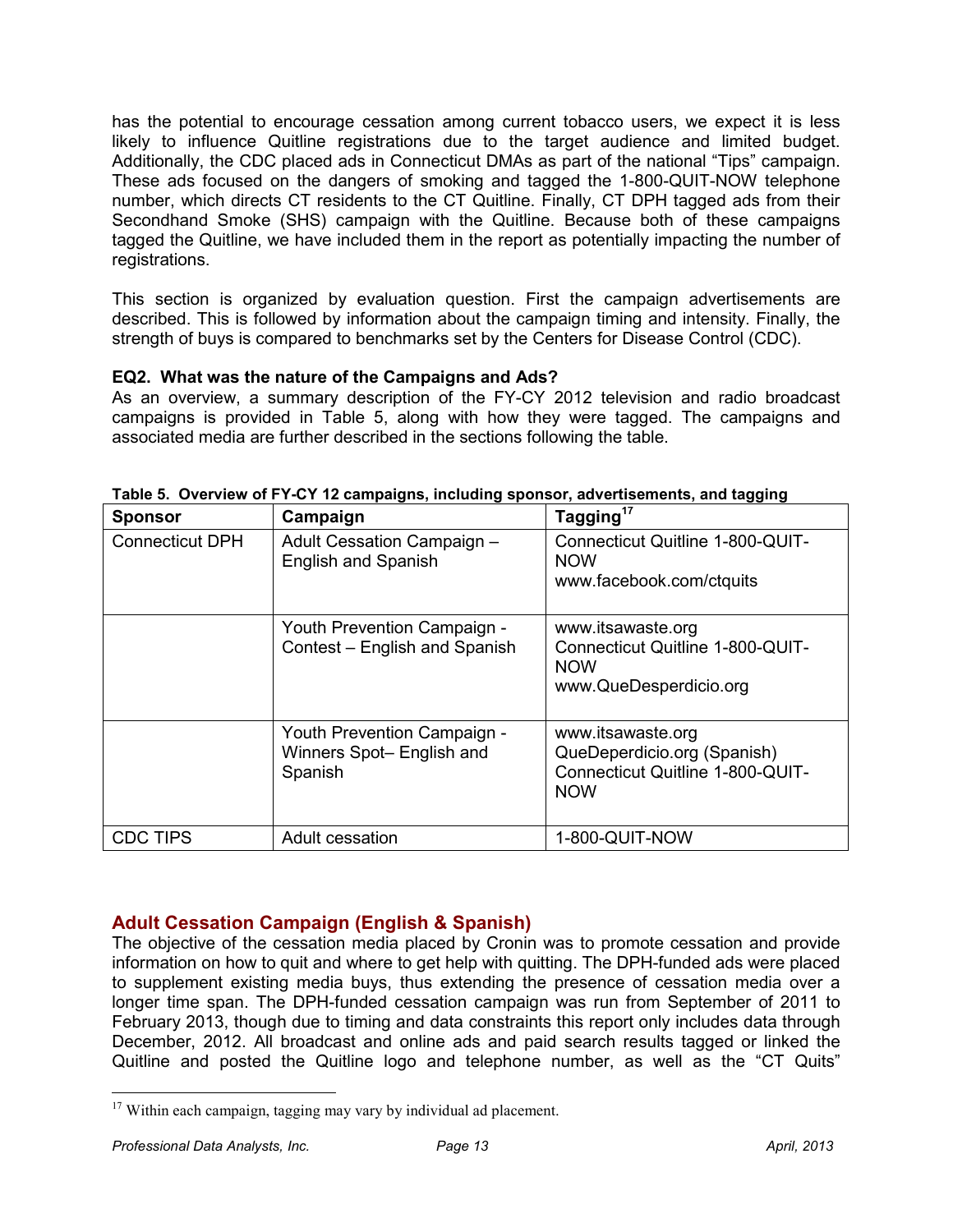Facebook page. Spanish language online and broadcast ads tagged the Quitline number and www.QueDesperdicio.org (the DPH Spanish-language youth prevention site). A copy of the "end card" tags can be found in the Appendix.

### **Prevention Campaign (English and Spanish)**

*Prevention contest -* The first component of the youth prevention campaign was a call for entries for the "It's a Waste" contest, in which youth were asked to create an anti-tobacco video message. Winning ads would be selected by public vote using a format similar to the popular television show, *American Idol*. The winning entries would be featured in a television and internet ad campaign. Ads promoting the contest were run from March 26, 2012 through May 22, 2012. The target audience for this campaign was all youth and young adults 13-24 years old. The prevention campaign directly tagged the Quitline and promoted the telephone number; all ads tagged www.itsawaste.org.

*Prevention - Winners Spot –* The second youth prevention component featured the winners of the "It's a Waste" contest, and winning ads were run September 12, 2012 through December 30, 2012. The target audiences were youth 13-24 years old. Three English-language ads were selected as winners. All winning ads used the "It's a Waste" message. All ads tagged www.itsawaste.org and Spanish language ads tagged www.QueDesperdicio.org; in addition all prevention spots tagged the Quitline telephone number.

### **Secondhand Smoke Campaign**

In addition to the cessation and prevention campaigns, CT DPH ran the second wave of their secondhand smoke campaign (SHS) in October and November of 2011, and the third wave from December 2011-February 2012. The campaign included radio and television ads, and Internet banner ads. The aim of the SHS campaign is to educate Connecticut residents about the dangers of secondhand smoke. CT DPH ran a number of ads that specifically highlighted the costs of secondhand smoke. These ads tagged the Quitline, and are thus included in the analyses as a potential contributor to registrations.

### **External Broadcast Campaigns in Connecticut**

### **CDC "Tips" Campaign**

The Center for Disease Control and Prevention began running a national anti-tobacco campaign in March of 2012. The ads featured "tips" from former smokers related to their experiences with smoking and how smoking has changed their lives. CT DPH ran "Tips" ads from March 19, 2012-June 4, 2012 at a total of 1,520 GRPs. The ads were tagged with 1-800-QUIT-NOW. Because the ads targeted the Quitline, they are included in the analyses as potentially impacting the number of registrations. Figure 1 below provides the campaign timeline.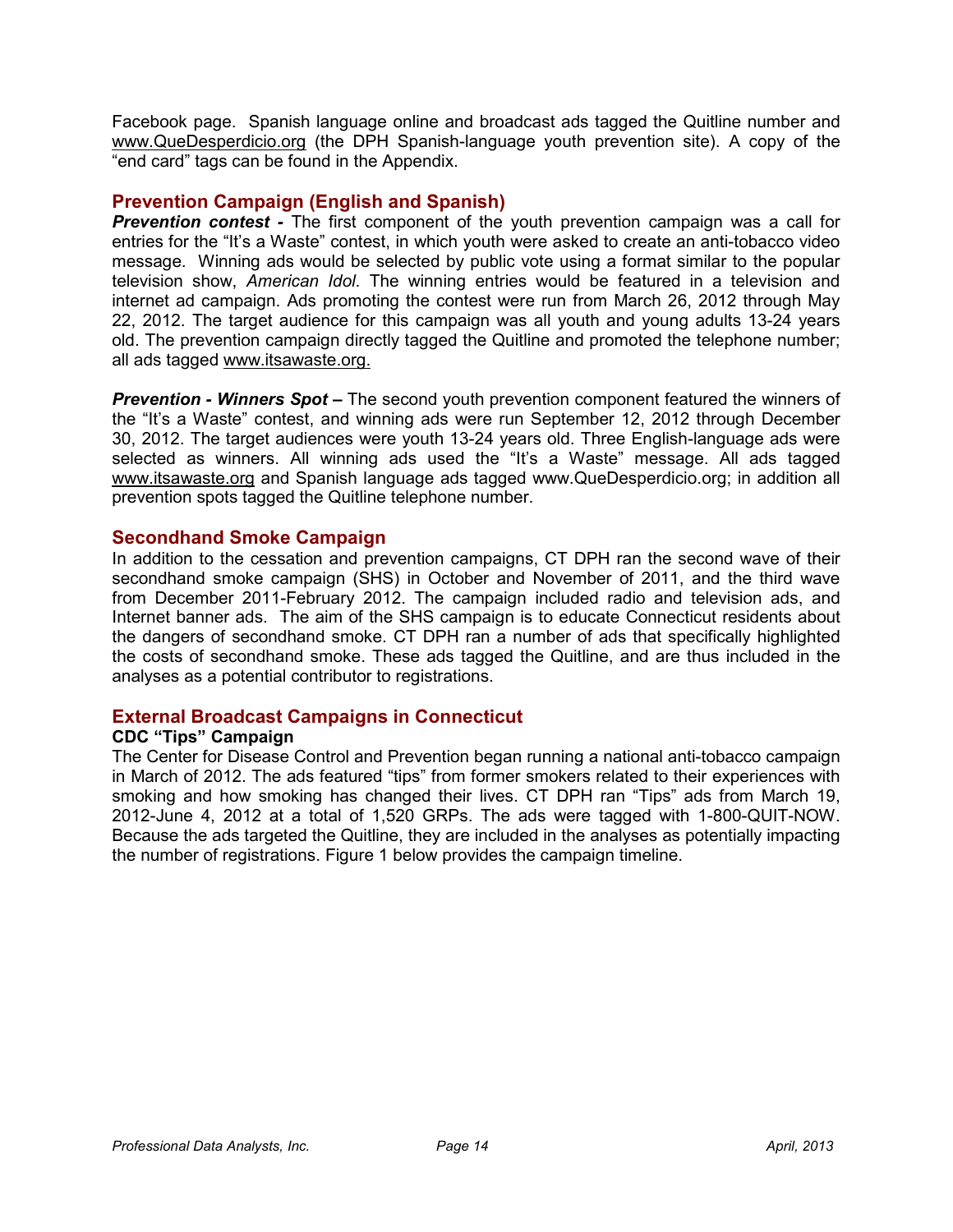

### **Potential connections between media campaigns and the Quitline or other cessation resources**

All of the media campaigns described above directly promoted the Quitline by tagging the ads with the Quitline logo and telephone number. These ads are intended to promote and encourage quitting behavior, and provide information about how to connect with the Quitline. The cessation campaign also tagged www.facebook.com/ctquits. In addition to providing support and resources to quit, the CT Quits Facebook page provides the Quitline number, and as such is an indirect route through which people can get connected to the Quitline. The prevention campaign ads tagged the www.itsawaste.org website and also the Quitline number. Although this prevention website is aimed at prevention, it may increase viewers' awareness of the issues of tobacco and the importance of quitting. This heightened awareness may increase viewers' receptivity to other ads they may see, including ads that do promote the Quitline. In this way, the itsawaste.org website could in theory have an impact on Quitline registrations, and thus serves as an indirect connection.

The potential pathways connecting ad viewers to the Quitline are depicted in Figure 2.

- In the figure, direct connections from media to an anti-tobacco resource are depicted with solid arrows, and indirect connections with dashed arrows.
- DPH-funded media activities are shaded in blue.
- Connections to a cessation service are outlined in green.
- The CDC "Tips" campaign is outlined in red.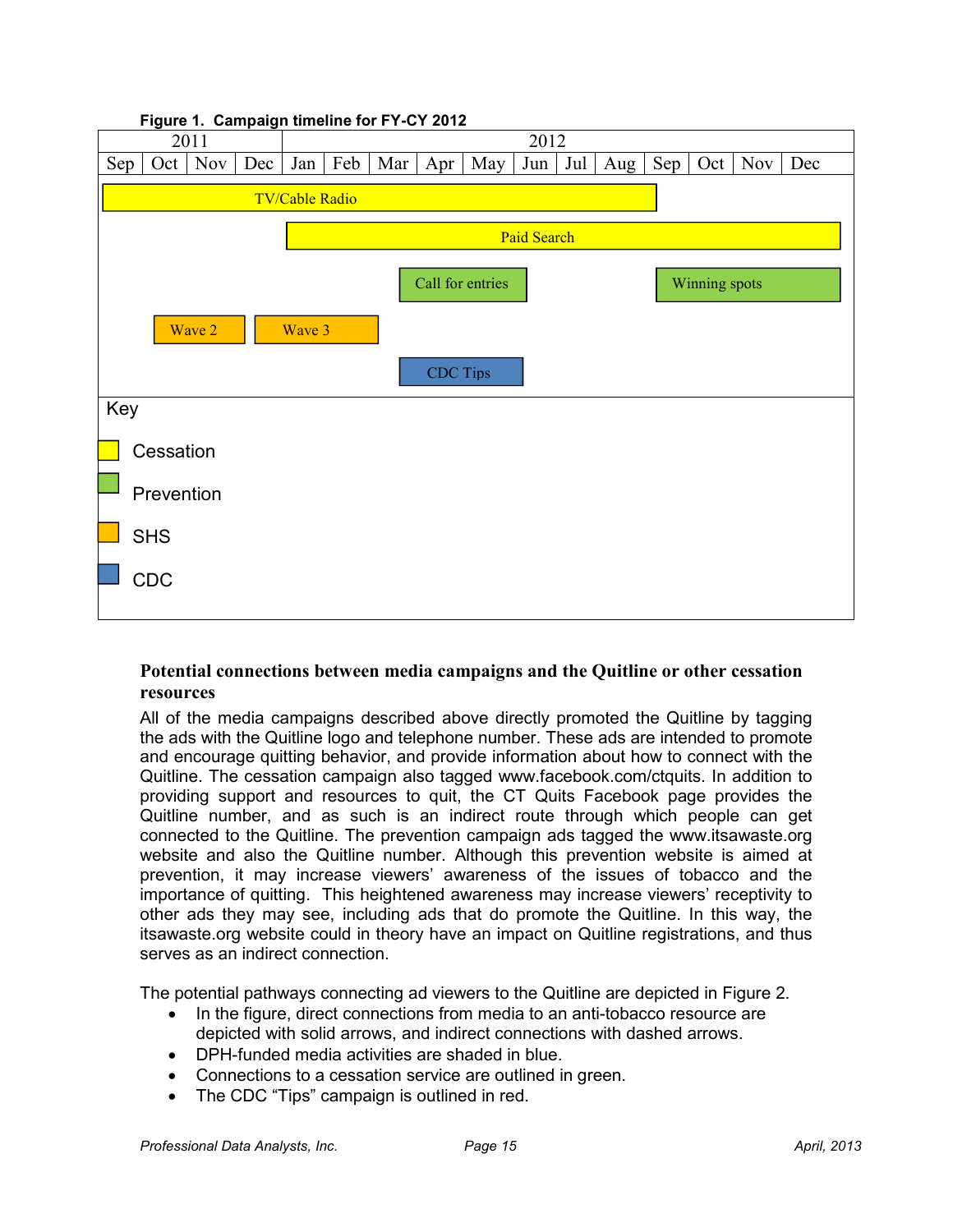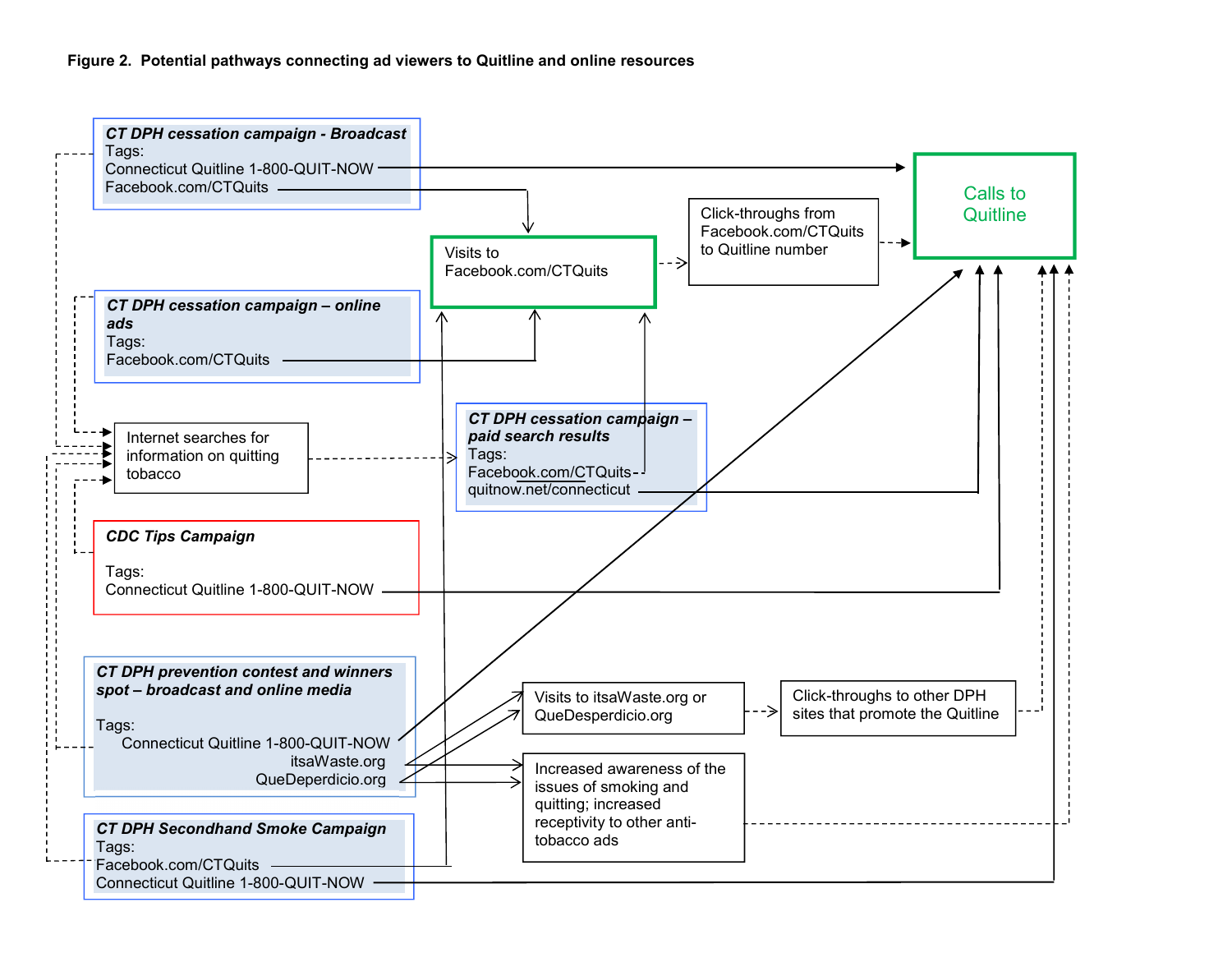### **Campaign Intensity**

#### **EQ3. What was the intensity of the campaign, and how does this compare to targets set by the CDC?**

To evaluate the intensity of the CT DPH broadcast campaigns, we use the media measures of Gross Rating Points (GRP) and the more refined Targeted Rating Points (TRPs). The total intensity of a broadcast media campaign can be measured in Gross Rating Points (GRPs) for ongoing anti-tobacco campaigns. The calculation multiplies the placement (stations ads will run on and the timing of the ads) by the number of spots, which provides an overall measure of the strength of the campaign. GRPs describe the potential viewership of an ad within the ad's specific target audience. GRPs are dependent on many factors, including the program, station, and time of day that an advertisement is placed. PDA received GRPs for each ad, for each designated marked area (DMA) by week.

The state of Connecticut includes two DMAs, the Hartford/New Haven DMA, which covers most of the state, and the Fairfield DMA, which covers the southwest corner (see Figure 3). Broadcast media within the Fairfield DMA overlaps with that of New York City. In order to specifically target CT residents within the Fairfield DMA, advertisements were placed on cable television. For this reason, GRPs are only provided for the Hartford/New Haven DMA.

#### **Figure 3. Hartford/New Haven and Fairfield DMAs**



### **Overall Strength of ad buys**

Table 6 indicates the strength of buys for this DMA for FY 2010, FY 2011 and FY-CY 2012 combined. The cessation ads had the highest total GRPs, with over 80% of those occurring during FY-CY 2012 (see Table 7). DPH clearly made a much bigger financial commitment to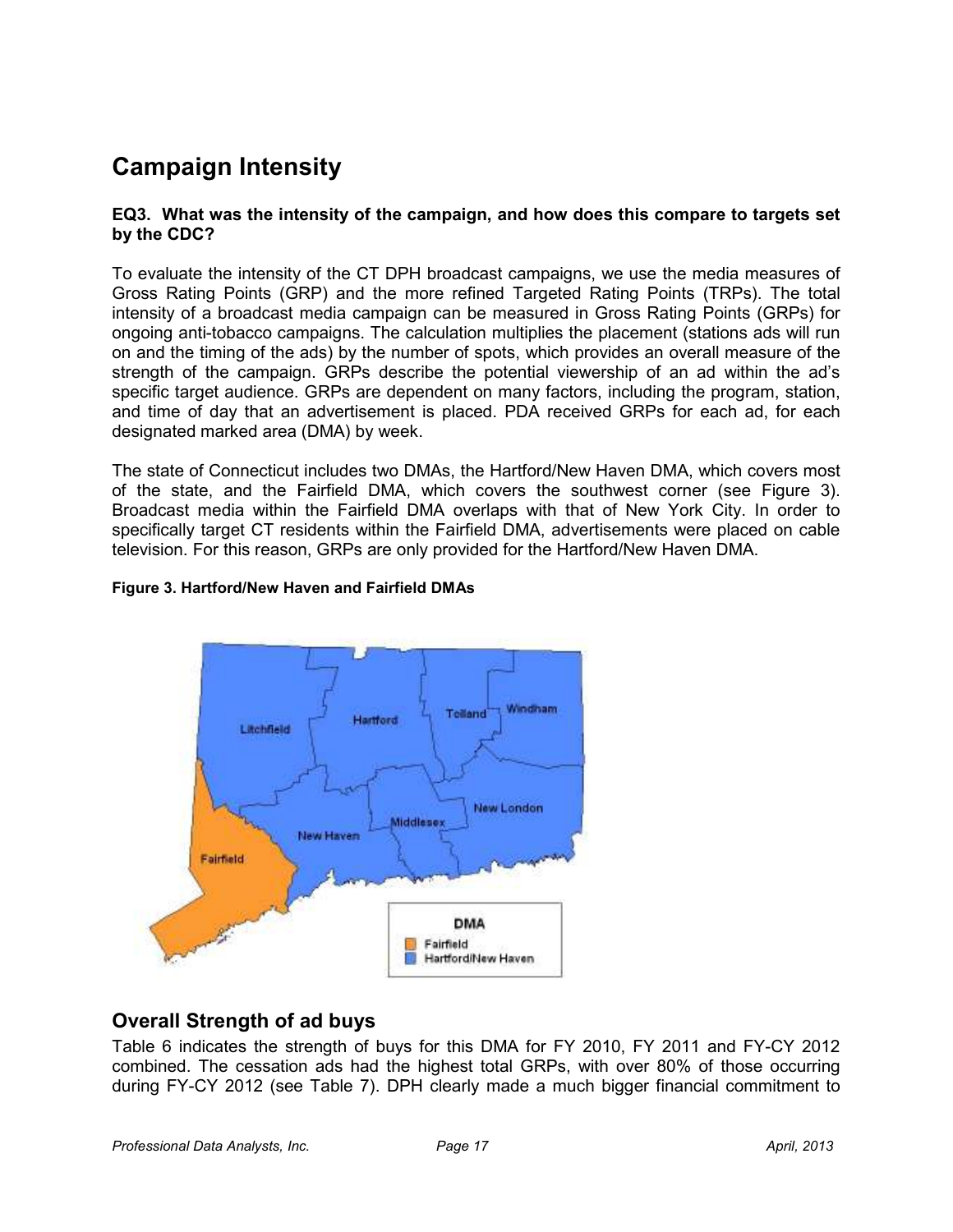cessation during FY-CY 2012, and this is reflected in the GRP levels. However, cessation ads still had lower average weekly GRPs (across all three years), because the campaign was spread out over a much larger timeframe than the prevention campaign. The Prevention Contest and Prevention Winning Spots had very similar levels of GRPs. However, the Call for Entries GRPs were loaded onto a very brief time period, while the Winning Spots were spread out over more than a year, resulting in very different levels of intensity over time. The CDC ads, although condensed to eleven weeks, had the highest average number of GRPs per week, with 138.2, although CT DPH had no control over these ad buys. It should also be noted that the SHS campaign ran during part of this time as well, although we do not have any information on GRPs. This suggests the overall strength of the buy is even higher than what is reported here, but we do not have enough information to determine how much the strength of the buy increased.

|                 |  |  | Table 6. Strength of buy (GRPs) in the Hartford/New Haven DMA for all three fiscal years (new |  |  |  |  |
|-----------------|--|--|-----------------------------------------------------------------------------------------------|--|--|--|--|
| dates) combined |  |  |                                                                                               |  |  |  |  |

| Campaign                       | <b>Total GRPs</b> | <b>Weeks with</b><br>any GRPs | <b>Average GRPs</b><br>per week |
|--------------------------------|-------------------|-------------------------------|---------------------------------|
| DPH Cessation ads              | 3945.95           | 76                            | 51.9                            |
| <b>DPH Prevention: Contest</b> | 2,298.4           | 18                            | 127.7                           |
| DPH Prevention: Winning spots  | 2,488.9           | 70                            | 35.5                            |
| CDC Tips                       | 1.520.0           | 11                            | 138.2                           |

**Strength of buys by FY:** Table 7 indicates the strength of buys for the Hartford/New Haven DMA by fiscal year. For the cessation campaign, there is a very large increase in the intensity of the campaign (total GRPs) and in the duration of the campaign (weeks with any GRPs) from FY 2010 to FY 2012. The average number of GRPs per week also rose substantially. The increase in intensity and the longer timespan of the campaign are likely the primary reasons why promotional reach showed a large increase from FY 10 to FY 12. Connecticut residents were exposed to cessation ads at a much greater frequency, and for a much greater amount of time in FY 12. CT DPH and Cronin should be commended for increasing the strength of the media buy while maintaining the same budget across the three years.

| Table 7. Strength of buy (GRPs) in the Hartford/New Haven DMA FY 2010-FY-CY 2012 |
|----------------------------------------------------------------------------------|
|----------------------------------------------------------------------------------|

| Campaign                                |              | <b>Total GRPs</b> |                    |              | <b>Weeks with</b><br>any GRPs |                  |              | <b>Average GRPs</b><br>per week |                    |
|-----------------------------------------|--------------|-------------------|--------------------|--------------|-------------------------------|------------------|--------------|---------------------------------|--------------------|
|                                         |              |                   | <b>FY-CY</b><br>12 |              |                               | FY-<br><b>CY</b> |              |                                 | <b>FY-CY</b><br>12 |
|                                         | <b>FY 10</b> | <b>FY 11</b>      |                    | <b>FY 10</b> | <b>FY 11</b>                  | 12               | <b>FY 10</b> | <b>FY 11</b>                    |                    |
| DPH Cessation ads                       | 79.9         | 639.5             | 3,226<br>.6        | 4            | 28                            | 44               | 20.0         | 22.8                            | 73.3               |
| <b>DPH Prevention:</b><br>Contest       | 1,921.4      | $\mathbf 0$       | 377.0              | 7            | $\mathbf 0$                   | 11               | 274.5        | $\mathbf 0$                     | 34.3               |
| <b>DPH Prevention:</b><br>Winning spots | 375.7        | 1,573.1           | 540.1              | 5            | 51                            | 14               | 22.1         | 52.4                            | 38.6               |
| <b>CDC Tips</b>                         |              |                   | 1,520              |              |                               | 11               |              |                                 | 138.2              |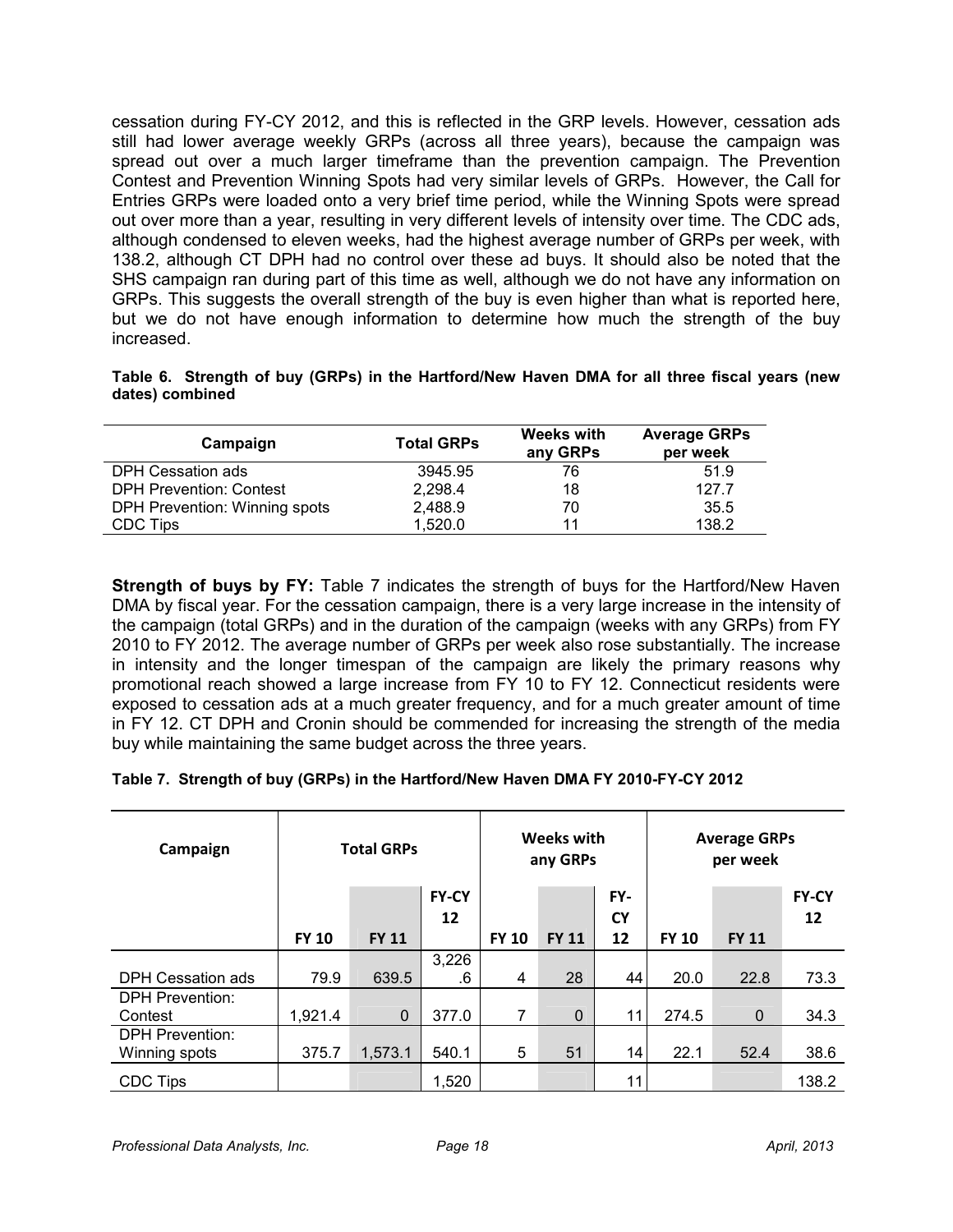*Strength of ad buys within the target audience -*The weekly broadcast spots are presented by campaign, and the intensity levels are provided in Figure 4.



**Figure 4. Gross rating points for combined TV, cable, and radio spots broadcast over time, by campaign** 

### **Comparison of ad buys to recommend intensity levels**

The CDC Best Practices for Comprehensive Tobacco Control Programs provides recommendations on the reach of ads (measured in TRPs) for ongoing anti-tobacco campaigns. The recommendation is that campaigns should achieve 1,200 TRPs per quarter during the introduction of a campaign and 800 TRPs per quarter thereafter. A second benchmark by which to assess campaign levels is presented in the Global Dialogue for Effective Stop Smoking Campaigns Tool Kit (2007)<sup>18</sup>, which reports that positive results have been found in campaigns that maintained a presence of 400-600 TRPs/GRPs per four weeks during periods when their campaigns are on air.

The intensity levels of the CT DPH cessation ads met the benchmark for quarterly TRP levels and fell just short of the benchmark for four-week GRP levels for FY-CY 2012. CT DPH

-

<sup>&</sup>lt;sup>18</sup> Global Dialogue for Effective Stop Smoking Campaigns. (2007) Tool Kit. Available from: http://www.stopsmokingcampaigns.org/campaign\_tool\_kit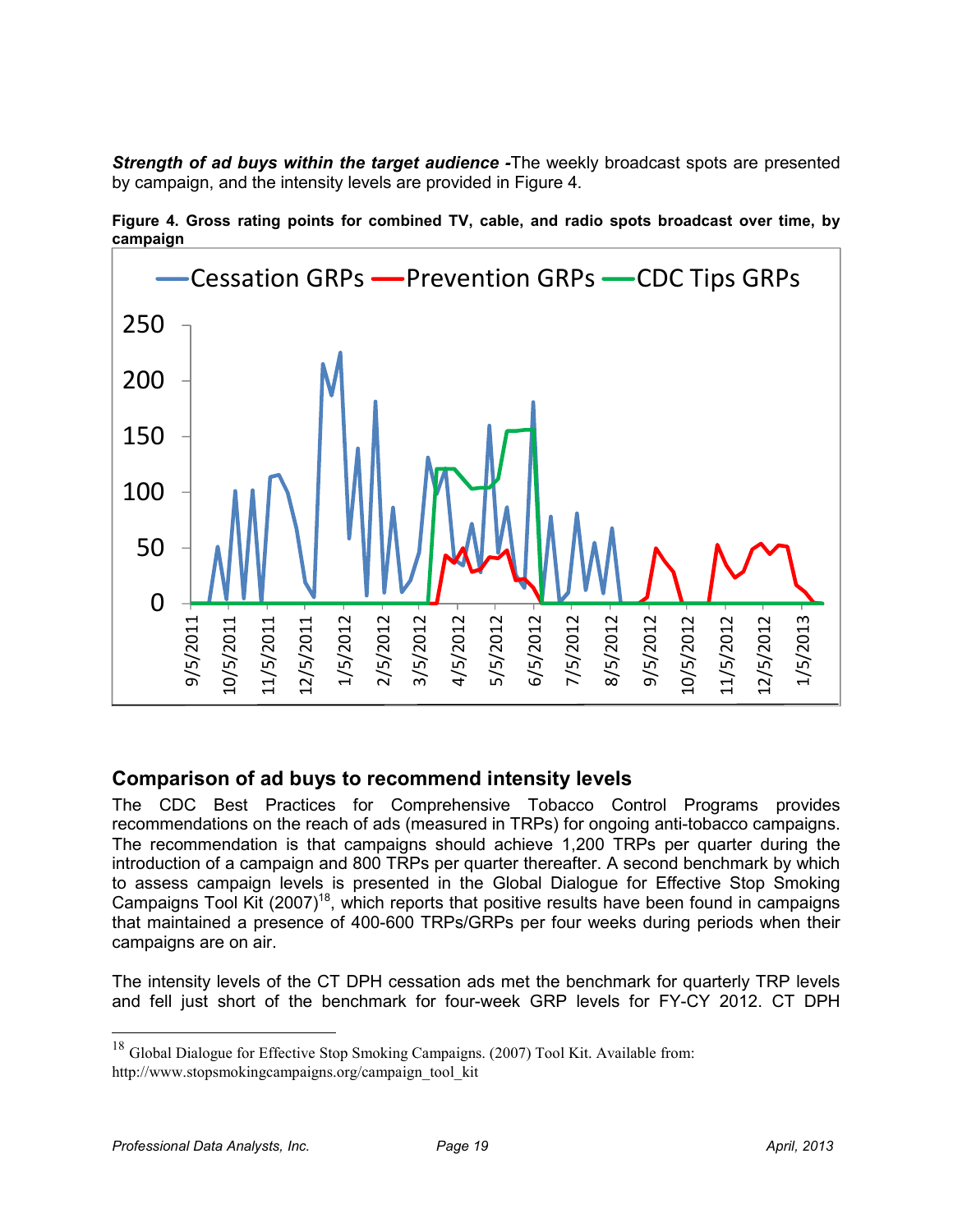maintained a steady level of GRPs for the cessation campaign. The prevention contest and winning spots campaigns fell short of the intensity levels that have been shown to be effective elsewhere, both in terms of quarterly and 4-week TRP levels. However, given that this was not a primary focus for CT DPH in FY-CY 2012, this is to be expected.

Finally, The Global Dialogue for Effective Stop-Smoking Campaign Tool Kit states that during the first six to twelve months of a media campaign, messages should be aired as continuously as possible, especially if a brand is trying to be established. This recommendation supports the chosen strategy for the CDC "Tips" campaign, which was to build upon and extend the presence of the existing CT DPH campaigns through airing the "Tips" ads and tagging the Quitline. During FY-CY 12, the combination of CDC and DPH buys provided for a consistent presence of cessation messages across most of the calendar year.

Furthermore, CT DPH should be commended for tagging *all* ads with the Quitline. This is a significant step and reflects recommendations made by PDA in last year's Media Call Volume Report. In tagging cessation, prevention, CDC and SHS ads with the Quitline, CT DPH has significantly improved Quitline exposure through media. Future media efforts should continue to tag the Quitline and CT Quits Facebook page.

### **Conclusions**

### **Strength of the campaign**

The strength of the cessation buy was greatly increased from 2011 to 2012 as dollars were shifted from the prevention to cessation campaigns. The increase in intensity and the longer timespan of the campaign are likely the primary reasons why promotional reach showed a large increase from FY 11 to FY-CY 12. Connecticut residents were exposed to cessation ads at higher frequency and for a longer amount of time in FY-CY 12, and this is reflected in increased registration numbers. CT DPH and Cronin should be commended for improving the strength of the media buy.

Considering the relative strength of all media campaigns that were present in Connecticut during the three-year study period, the campaign with the strongest presence among adults 18 and over is the cessation campaign. These are followed by the two prevention campaigns, and the "Tips" campaign. The commitment CT DPH has shown to the cessation campaign, particularly over the past year, is strong.

Additionally, CT DPH has promoted the Quitline in social media through their Facebook page. Although evidence is still emerging on the impact of social media, this is a very low-cost step that has the potential to reach a large number of people, and thus should be continued in the future. It is paramount, however, that CT DPH monitor the page closely to ensure that they "control the message." The impact of pro-tobacco posts or ads could be significant, and thus it is critical to closely monitor the page.

Furthermore, CT DPH has shown a commitment to running highly emotional appeals in their advertising. These type of ads have been shown to be rated more highly on recall, memory, and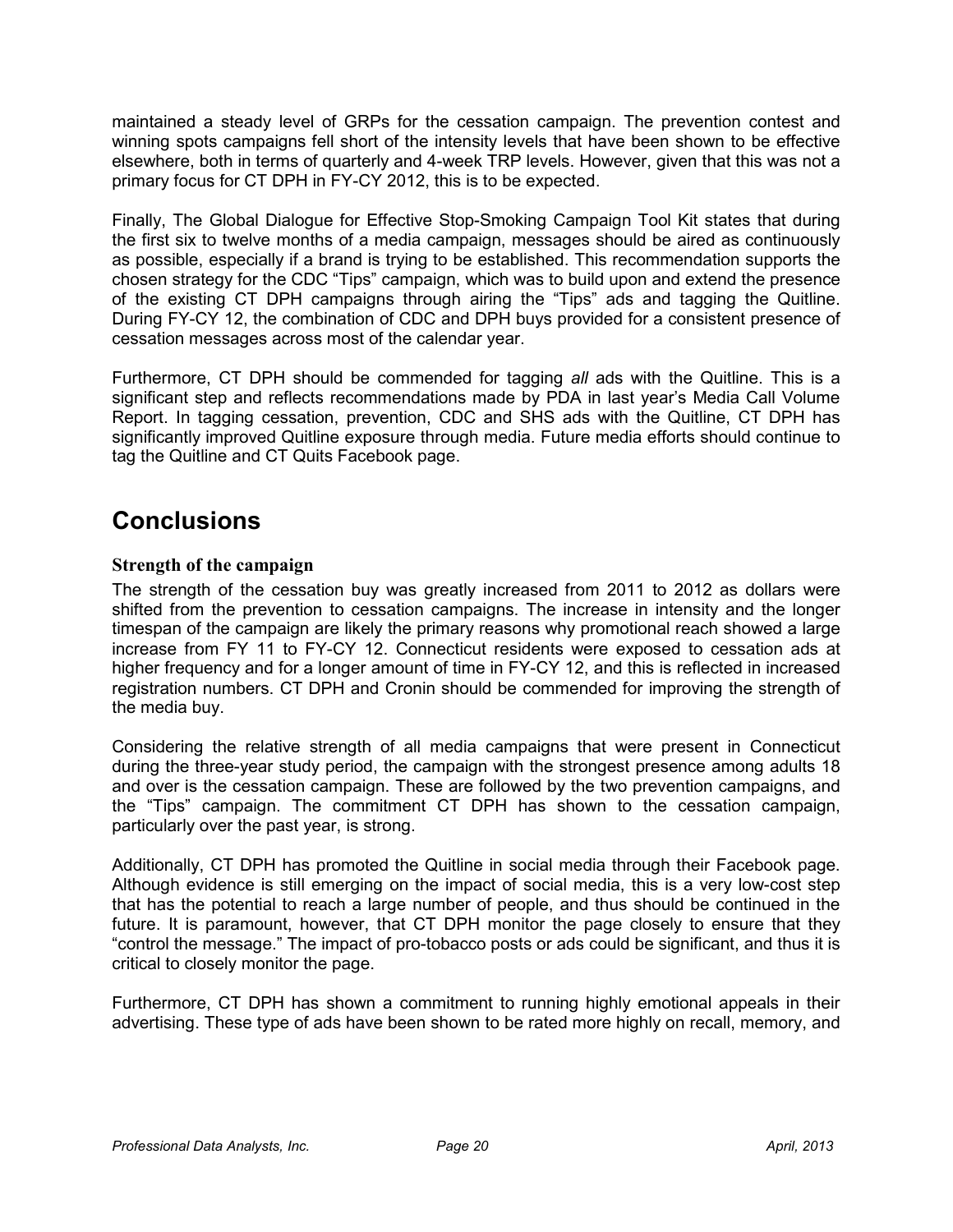conversation, and should be used whenever possible in anti-smoking advertising<sup>19</sup>. CT DPH should continue to look for opportunities to air emotionally provocative ads.

Despite the increase in intensity levels over time, the CT DPH cessation and prevention winning spots campaigns fell short of the intensity levels that have been shown to be effective elsewhere, both in terms of quarterly and 4-week TRP levels for the cumulative period of FY 2010-FY 2012. Additional media funds would be required to extend the presence of cessation media year-round, and to raise the intensity level of the campaign closer to recommended levels.

Finally, it should be noted that better documentation of ads, GRP levels, budgets and media buys would help significantly in assessing campaign impact. At times, data was difficult to obtain and contained missing information, making some analyses incomplete. In order to fully benefit from evaluation of the media campaigns, compiling accurate and complete records of all media is essential.

### **Tagging**

In integrating the campaigns through increased tagging of the Quitline, CT DPH has increased Quitline exposure without increasing cost, an effort which is particularly notable. PDA recommended increased tagging in the previous Call Volume Report, and CT DPH clearly applied these recommendations successfully.

In tagging not just cessation, but all anti-tobacco efforts, CT DPH has increased campaign and Quitline exposure while maintaining costs. This is likely one of the reasons for the increase in registrations, and CT DPH should be commended for this. Future efforts should continue to tag the Quitline and CT Quits Facebook page whenever possible.

<sup>-</sup><sup>19</sup> Terry-McElrath Y.M., Wakefield M.A., Ruel E, et al. (2005) The effect of anti-smoking advertisement executional characteristics on youth appraisal and engagement. Journal of Health Communication, 10, 127-143.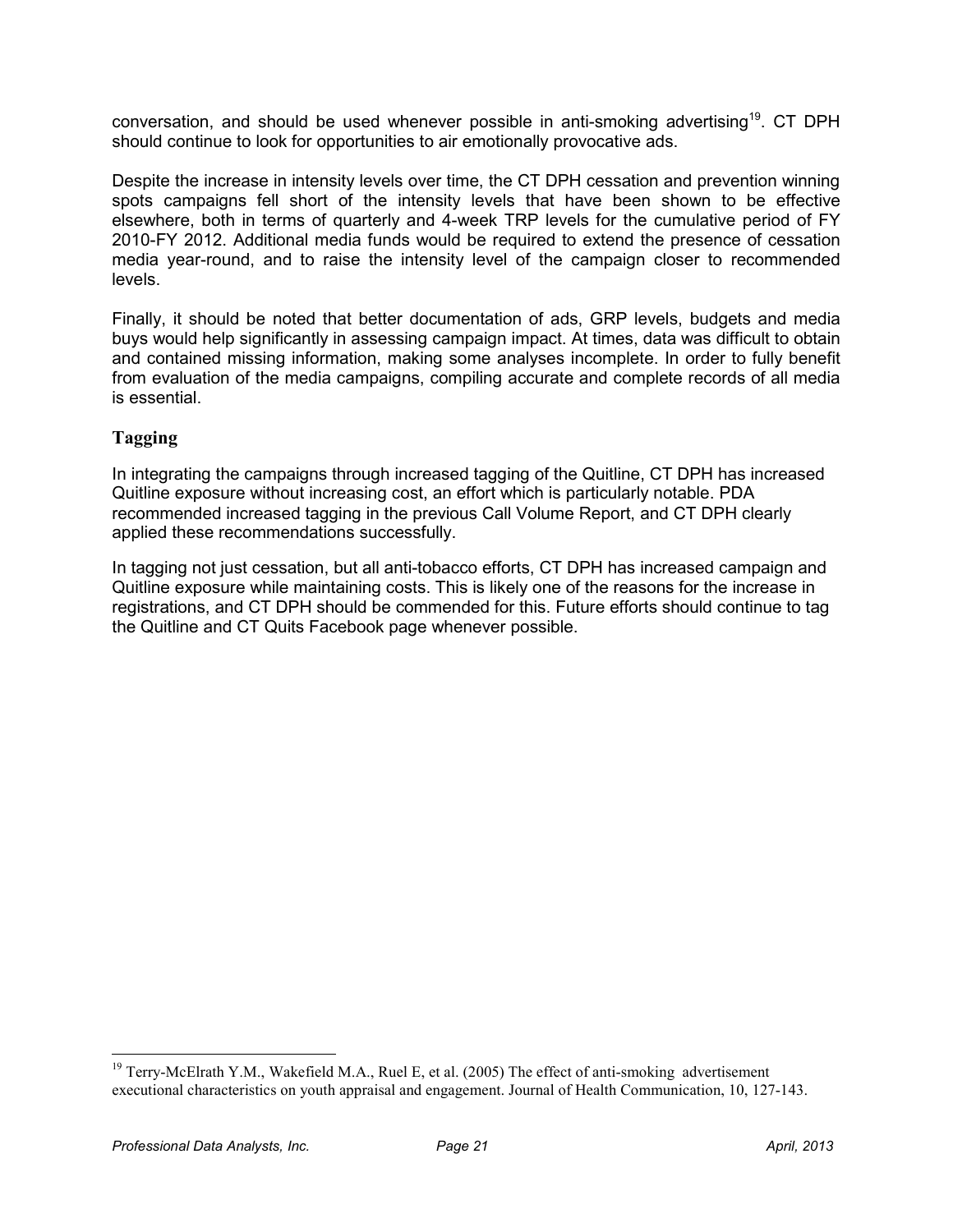### **Introduction**

The evaluation team examined the impact of a variety of media on Quitline registrations. This analysis tested the theory that well-produced, well-placed broadcast, Internet and other media would be expected to positively impact Quitline calls. More specifically, the more quality media that tobacco users are exposed to the greater the number of tobacco users that will register for services. This hypothesis is tested using multivariate models, and results facilitate an assessment of the quality and quantity of CT DPH media efforts.

In this section we will provide a critical description of the range of media activities funded by DPH and produced by Cronin, LLC and Elkinson + Sloves Marketing Group between September 5, 2011 and January 27, 2013. This time period follows the time period reported on in PDA's previous call media report $20$ .

#### **EQ4. To what extent are media campaign buys associated with increased enrollments in the Quitline?**

### **Methodology**

This study is observational in nature. Data on Quitline registrations, caller characteristics, and indicators of the strength of media efforts were collected retrospectively and analyzed in a regression model to understand the relationship of registrations to a full range of CT DPHsponsored media: cessation television and online advertisements, paid internet search results and out of home advertisements; secondhand smoke television and radio advertisements; and prevention television and online advertisements and paid online search results. Next, the data sources, analyses, and limitations of this methodology are described.

### **Data Sources**

-

Data on media was obtained through Cronin and DPH, as described in previous sections of this report.

Data on the CDC "Tips from a former smoker" campaign was provided by DPH.

Data on Quitline registrations and caller characteristics was obtained from Alere Wellbeing, Inc., the Quitline vendor. This analysis reports on all tobacco users ages 18 and older with available county data who were calling to quit themselves. This subset of callers  $(N = 10,981)$  was

<sup>20</sup> *Adult Cessation Media: Impact on Quitline Call Volume and Website Visits: FY 2010 – FY 2011*. Professional Data Analysts, Inc., submitted to the Connecticut Department of Public Health, October 7, 2010.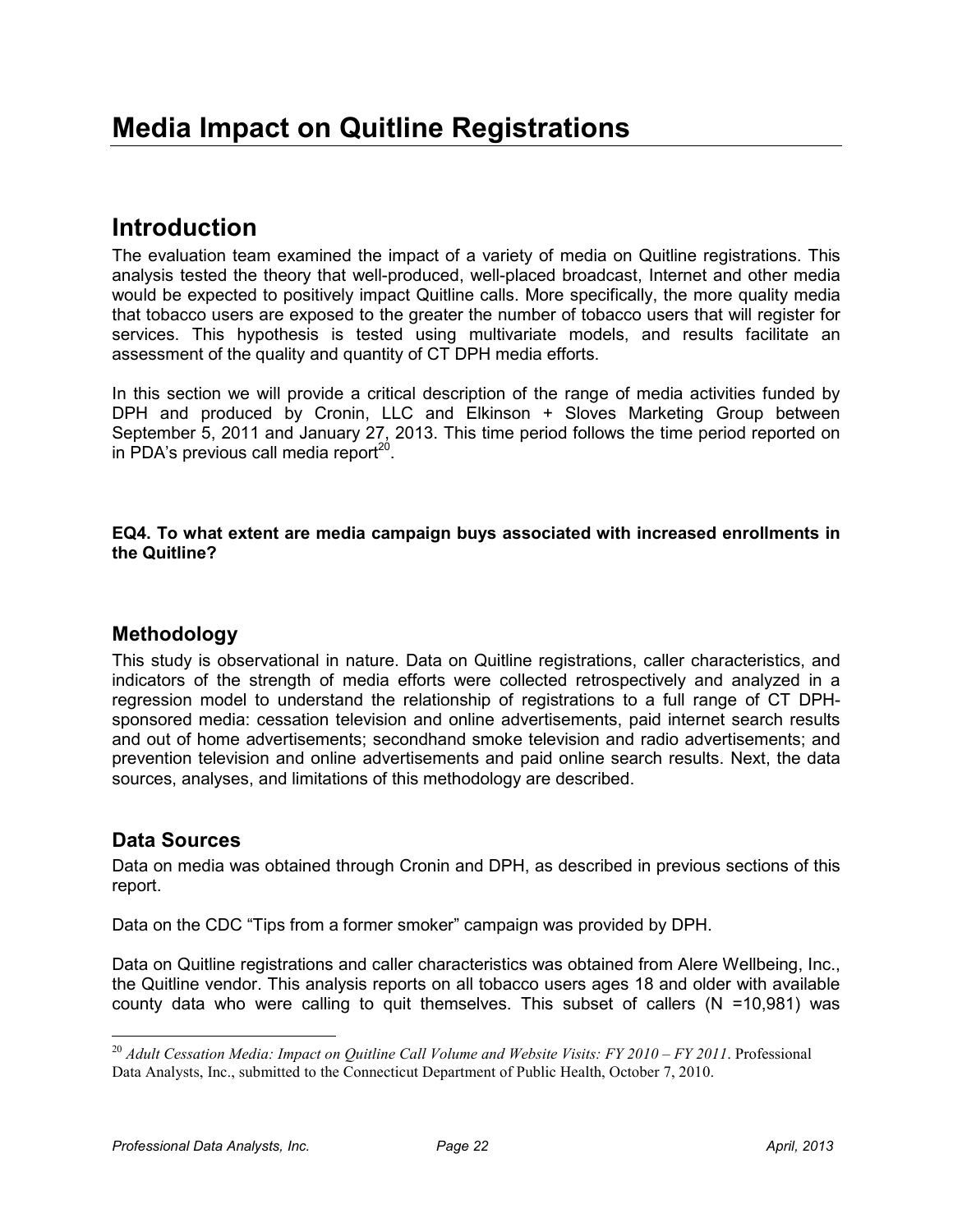selected for analysis because tobacco users are the desired audience of the cessation media campaigns. The analysis is conducted on weekly registrations within each DMA. Weighting was conducted with 75% weighted for the Hartford/New Haven DMA and 25% for the Fairfield DMA, analogous to the relative CT smoking population distributions. The study period includes 73 weeks starting September 5, 2011 through January 27, 2013.

### **Limitations**

Because this study is observational and not a controlled, randomized experiment, it is impossible to definitively conclude from these results that media "caused" Quitline registrations to rise or fall. Instead, this report describes the relationship of the weekly number of registrations to media campaign strength, a relationship which may be influenced by many other factors.

Further, PDA did not conduct a survey or other analyses to evaluate the extent that Connecticut residents were receptive to and recalled specific media campaigns. Therefore, a limitation to the current results is the lack of information about residents' recall of anti-tobacco media campaigns, which is essential to more fully understanding the role of media awareness and receptivity to the campaigns in tobacco users' choice to call the CT Quitline.

PDA was not able to obtain complete data for all media components.

- The SHS campaign was conducted in three waves. No data were provided for Wave 2, which was placed from October 31, 2012 – Dec 3, 2012. Wave 2 represents about 29% of the overall SHS media budget.
- In addition, a portion of the SHS Wave 3 radio buy data was not available. A review of the planned buy suggests that about half of the spots, predominantly those placed in the Hartford/New Haven DMA, are missing.
- Finally, data for the SHS buys and Hispanic media buys include only the number of spots aired rather than the more specific TRP or GRP data. Using the number of spots limits the ability to observe a relationship with registrations.

### **Analyses**

Quitline registration data obtained from Alere were combined with data regarding broadcast, internet, and other media. Quitline registration data was analyzed in two separate linear regression models, one for registered callers 18 years and older, the target audience for cessation broadcast media, and one for Hispanic callers 18 and older. Regression was conducted using the statistical software package SPSS, Release 18.

The multivariate analyses were first run producing one model for the weekly number of *quitline registrations for ages 18 and over.* A second model was produced for the weekly number of *quitline registrations for Hispanic callers ages 18 and over***.** Registrations include people who signed up either via phone or through the online registration process.

See Figure 15 for the distribution of weekly counts of Quitline registrations over time. Looking across the entire 73-week study period, about half of the time the weekly registrations ranged between 100 and 150 (indicated by the blue shaded area of Figure 15). This occurred during 36 separate weeks. On only 12 weeks did registrations fall below 100, with the low points seen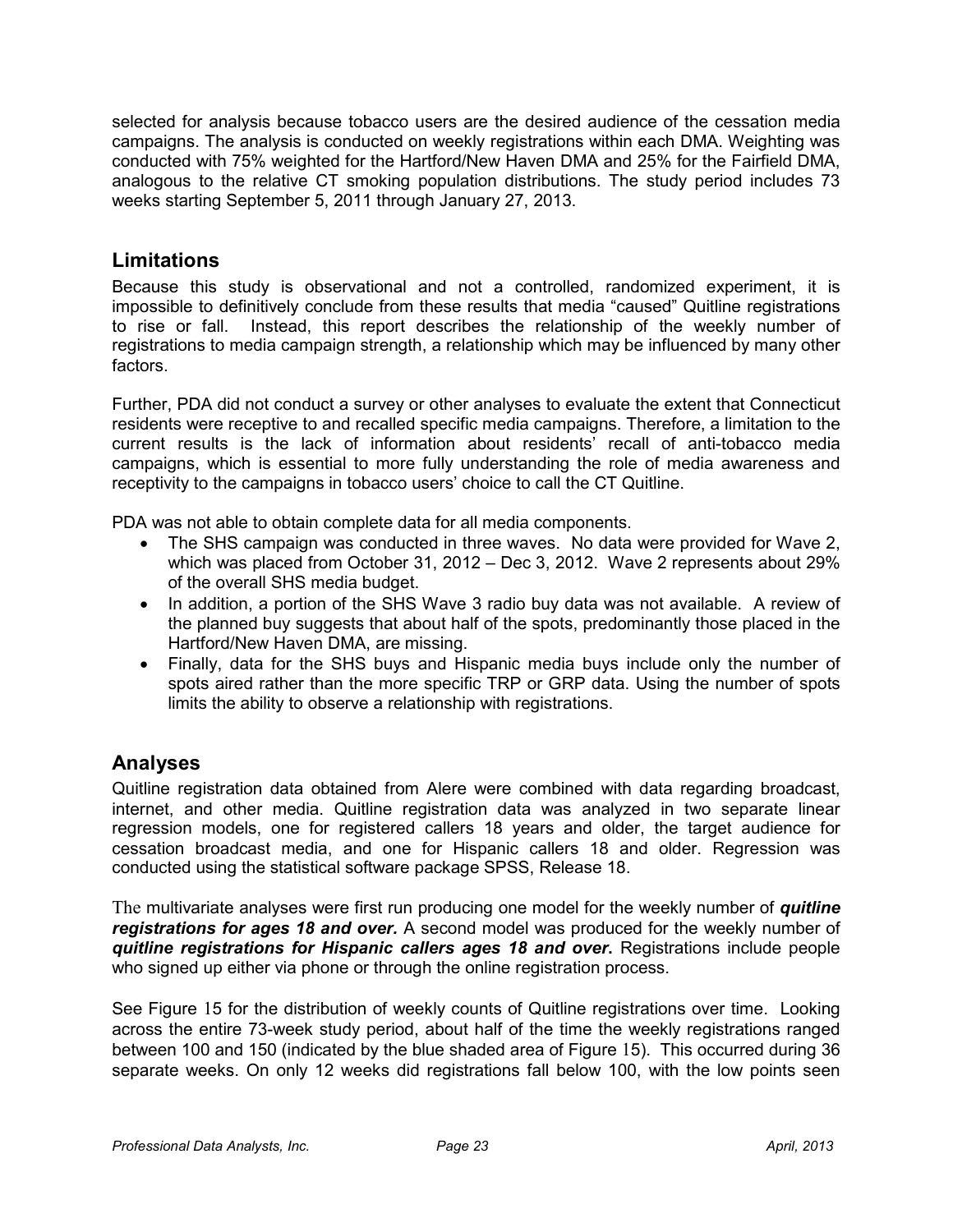during the months of October and November of each year. The highest weekly registration levels occurred primarily between January and May 2012. On 26 separate weeks the Quitline registered between 150 and 250 callers. There were three peaks that rose substantially higher than the typical range: the consecutive weeks beginning Jan 30, 2012 (509 registrations) and Feb 6, 2012 (323 registrations), and the week of March 26, 2012 (310 registrations).

The weekly number of Hispanic registrations ranged between 10 and 29 for most of the study period (47 weeks, see the red shaded area in Figure 5). There was a higher-volume period which coincides roughly with that of the Quitline overall. On 23 weeks registration totals were 30 or higher. The biggest spikes occurred in the consecutive weeks of Jan 30 and February 6, 2012, when the numbers of weekly Hispanic registrations were 101 and 65, respectively.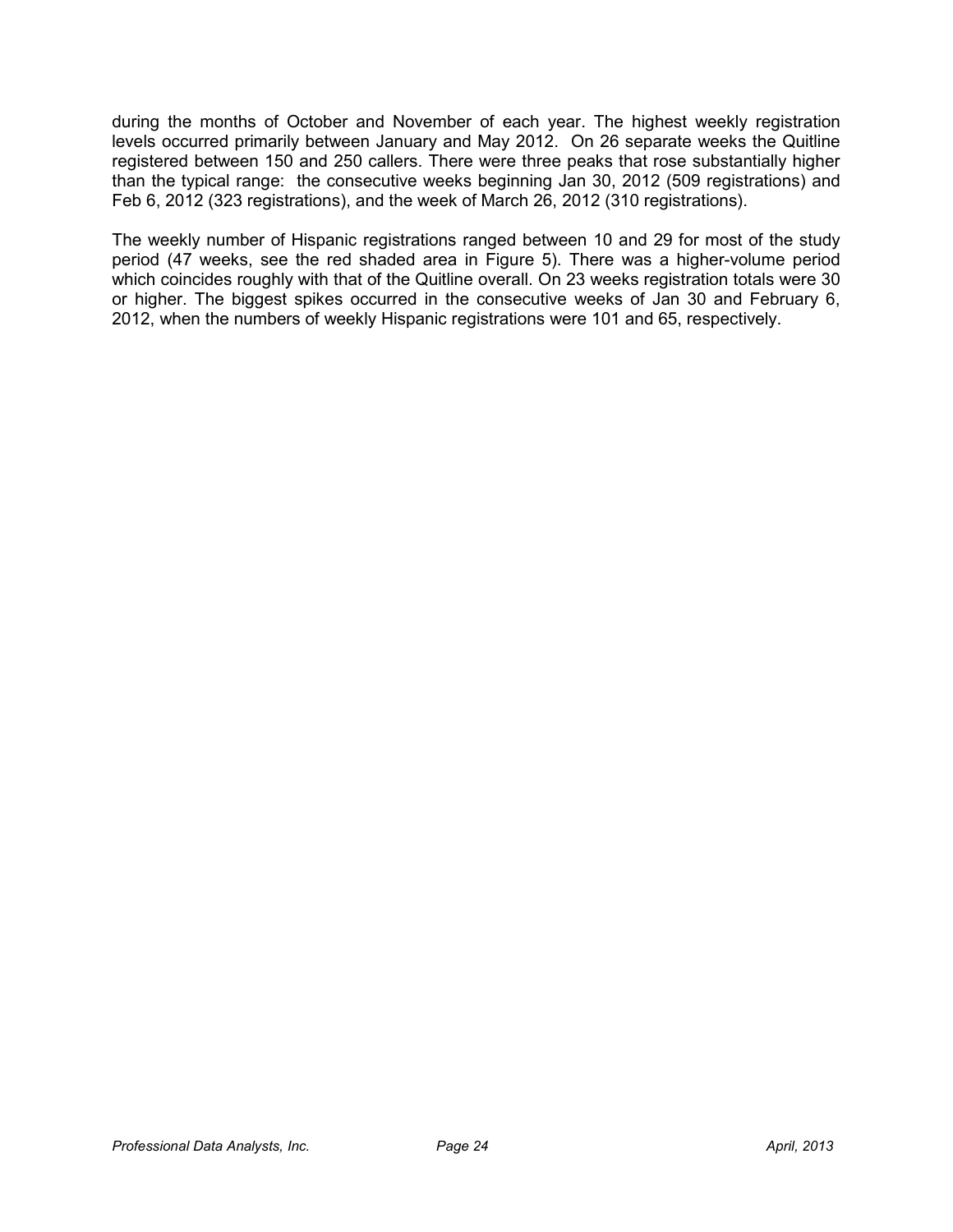

**Figure 1. Number of callers registering with the Quitline by week** 

Professional Data Analysts, Inc. **Page 25** *Page 25* April, 2013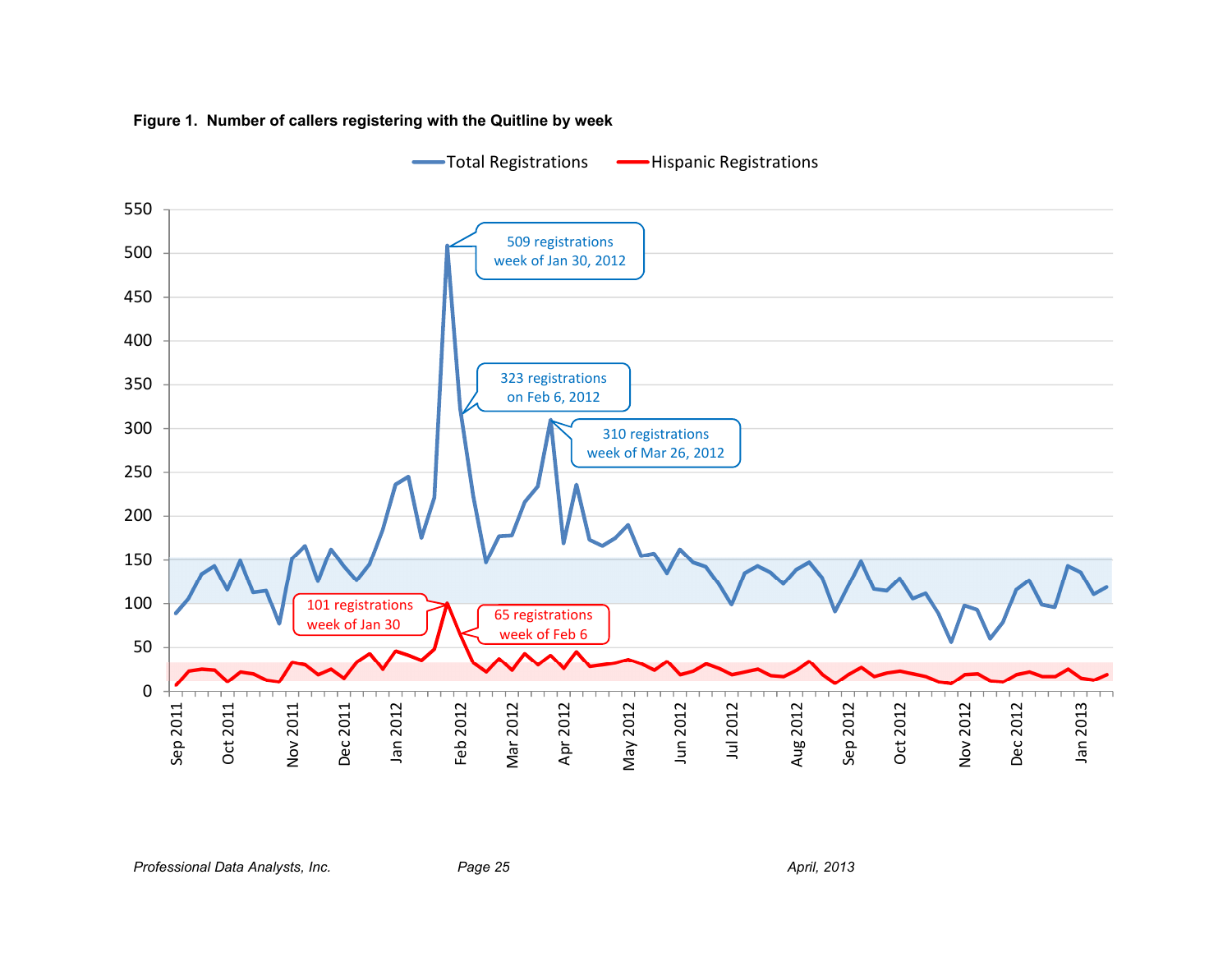### **Independent variables**

A comprehensive set of independent variables was considered and those not contributing explanatory power to the model were eliminated. The independent variable Cessation Out-of-Home Digital Billboards was considered but not included in the model. The type of data provided (monthly impressions) was not sufficiently precise to use in the model.

The independent variables were entered individually into the two models, as described in Table 8 below.

| <b>Variables</b>                                                      | <b>Description</b>                                                                                                                                                         |
|-----------------------------------------------------------------------|----------------------------------------------------------------------------------------------------------------------------------------------------------------------------|
| Covariate: A binary variable identifying<br><b>DMA</b>                | More Quitline callers would be expected to<br>call from DMAs with a larger number of<br>tobacco users.                                                                     |
| Covariate: Previous week's registrations                              | The number of people who registered (by<br>phone or online) for the Quitline during the<br>previous week. Transformed into a natural<br>log to normalize the distribution. |
| <b>CDC Tips Campaign</b>                                              |                                                                                                                                                                            |
| $\circ$<br><b>Broadcast</b>                                           | Gross Rating Points (GRPs) for the national<br>CDC campaign placed in Hartford/New<br>Haven DMA. Transformed into a natural log<br>to normalize the distribution.          |
| <b>CT DPH Cessation Campaign</b>                                      |                                                                                                                                                                            |
| О<br>Broadcast and Cable TV (English,<br>tagged with Quitline number) | Gross Rating Points (GRPs) for English TV<br>campaign and estimated GRPs from cable<br>spots combined. Transformed into a<br>natural log to normalize the distribution.    |
| O<br>Broadcast and Cable TV (Spanish,<br>tagged with Quitline number) | GRPs not available for Spanish campaigns;<br>number of spots aired is used instead.<br>Transformed into a natural log to normalize<br>the distribution.                    |
| O<br>Facebook ad clicks                                               | Number of ad clicks. Transformed into a<br>natural log to normalize the distribution                                                                                       |
| o<br>Paid Google search result clicks                                 | Number of ad clicks. Transformed into a<br>natural log to normalize the distribution                                                                                       |
| <b>CT Secondhand Smoke Campaign</b>                                   |                                                                                                                                                                            |
| $\circ$<br>Cable TV                                                   | GRPs not available; number of spots aired<br>is used instead. Transformed into a natural<br>log to normalize the distribution.                                             |
| $\circ$<br>Radio                                                      | GRPs not available; number of spots aired<br>is used instead. Transformed into a natural<br>log to normalize the distribution.                                             |

#### **Table 8. Independent Variables**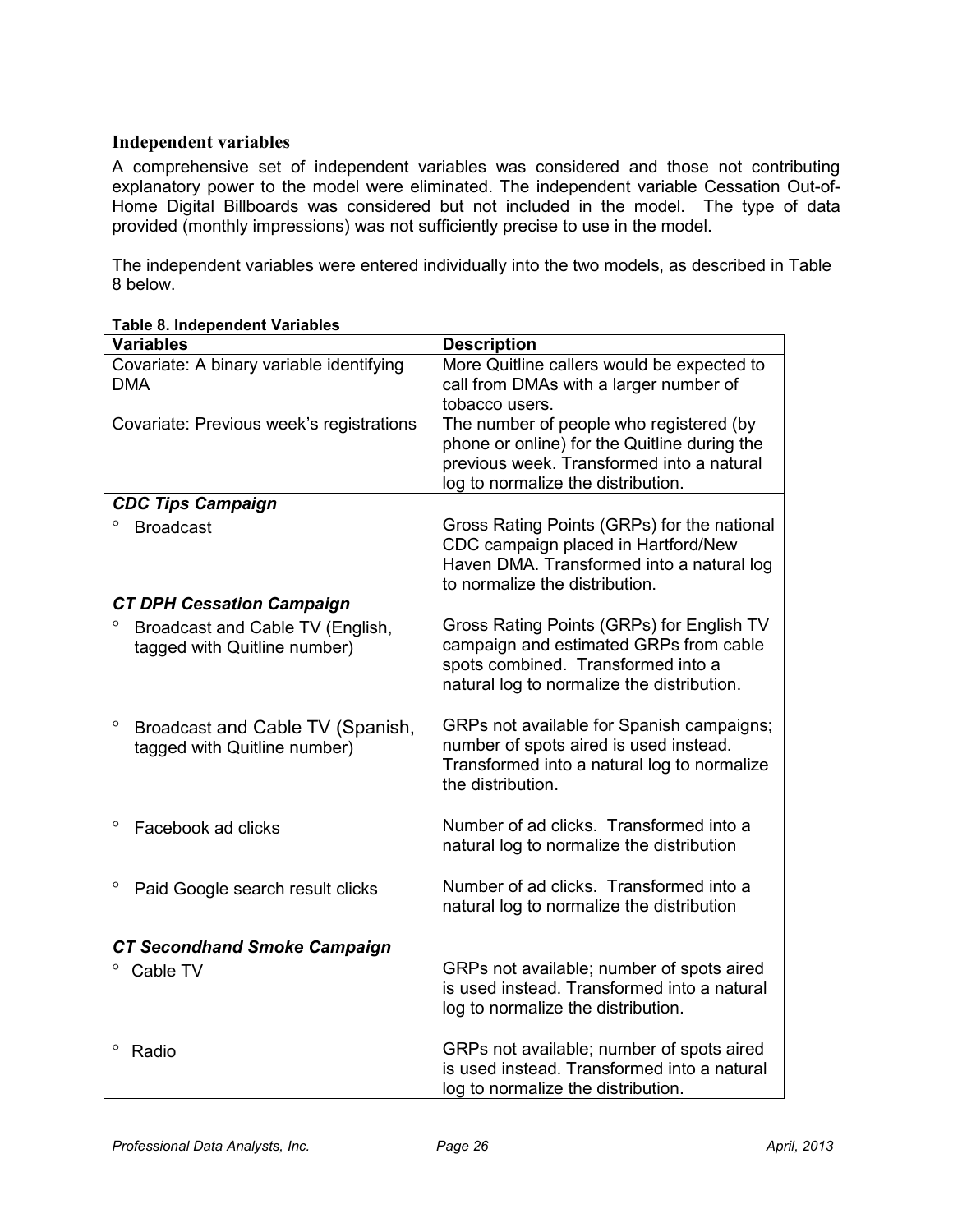| <b>Variables</b>                    | <b>Description</b>                                                                                                                                      |
|-------------------------------------|---------------------------------------------------------------------------------------------------------------------------------------------------------|
| <b>CT Youth Prevention Campaign</b> |                                                                                                                                                         |
| Broadcast TV (English)              | GRPs for English TV campaign and<br>estimated GRPs from cable spots<br>combined. Transformed into a natural log to<br>normalize the distribution.       |
| Broadcast TV (Spanish)              | GRPs not available for Spanish broadcast;<br>number of spots aired is used instead.<br>Transformed into a natural log to normalize<br>the distribution. |
| Facebook ad clicks                  | Number of ad clicks. Transformed into a<br>natural log to normalize the distribution                                                                    |
| Paid Google search result clicks    | Number of ad clicks. Transformed into a<br>natural log to normalize the distribution                                                                    |

For each of the two models, predicting the number of registrations for all tobacco users and predicting number of weekly registrations of those self-identified as Hispanic, we entered the variables in the following way.

First, in block 1 of the regression model, we forced entry of the covariates to control for these effects first.

- DMA is forced into the model to control for the amount of variance that would be explained by the difference in the tobacco using population size of the two DMAs.
- The previous week's number of registrations was forced into the model. This variable is entered as a covariate because registrations in any given week are correlated with registrations in the previous week and we are interested in predicting the change in registrations from week to week.

In block 2, the predictors were entered using a stepwise procedure until no predictor added significantly to the model prediction of the dependent variable.

• The CDC Tips broadcast TRPs, all cessation broadcast (English and Spanish) TRPs, all cessation online ad clicks and paid search result clicks and SHS cable spots and SHS radio spots were entered stepwise.

In block 3, the remaining predictor variables were entered stepwise into the model, and those that reached significance remained in the model.

• All prevention broadcast (English and Spanish)TRPs, prevention Facebook and prevention paid Google search ad clicks were entered stepwise.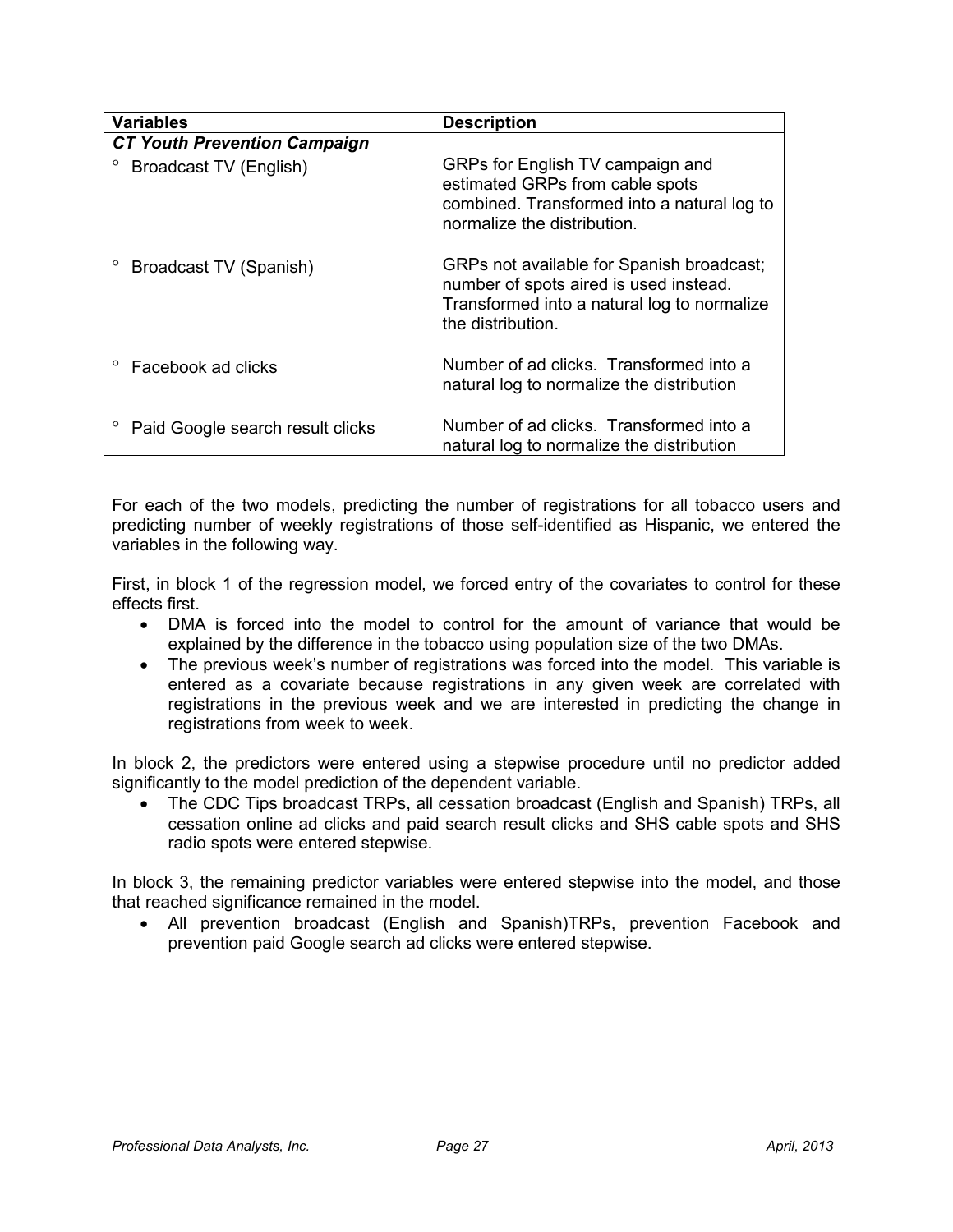### **Results**

Results are organized into three sections. First, the success of the model in predicting total weekly registrations is discussed. Second, the impact of media on predicting registrations among Hispanic tobacco users is discussed. Finally, each model's findings are interpreted in a narrative form, with results highlighted where factors predict registrations unusually strongly or weakly for the target audience.

### **Model Success**

One indicator of success is the  $R^2$  statistic, or the proportion of variation in registrations that is explained by the independent variables. This indicates how much of the variation in increasing or decreasing number of weekly registrations, can be explained by media efforts.

The variation explained may be unique to an independent variable or shared between variables. This  $R^2$  statistic ranges from 0 to 1.0, with 0 indicating a poor model where 0% of variance in registrations is accounted for by the dependent variables, and 1.0 indicating a perfect model where 100% of variance is accounted for. An  $R^2$  statistic of 0.70 or greater is considered to be very good.  $21$ 

As indicated in Table 9, the model was relatively successful in describing the relationship between media and registrations. The adjusted  $R^2$  statistic for the total registrations model was .917; that is over 90% of the variance in registrations was explained by the covariates and predictors. The adjusted  $R^2$  statistic for the Hispanic registration model was similar, at .705; meaning about 70% of the variance in Hispanic registrations was explained by the covariates and predictors.

The covariates (DMA and previous week registrations) were the most powerful predictors of registrations. However, the covariate variables are not of particular interest to this study because they do not reflect any media-specific activities. The findings below describe how much additional variance in registrations was explained by the media components. The adjusted R-Square attributable to the independent variables after the covariates have entered the model is 29.1% for the total registrations and 29.3% for the Hispanic registrations. Although these models are far from a perfect fit, they are considered sufficiently robust enough to allow for an in-depth analysis of the impact of the independent variables on registrations.

### **Table 9. Adjusted R<sup>2</sup> by Model**

| Model:                        | Adjusted $R^2$ |
|-------------------------------|----------------|
| <b>Total Registrations</b>    | .917           |
| <b>Hispanic Registrations</b> | .705           |

The fit of the models is depicted graphically below. Figure 6 depicts the actual registrations by week, along with the predicted registrations determined by the regression model based on the covariates and independent variables, including media activity. Figure 7 presents the actual

-

<sup>&</sup>lt;sup>21</sup> Although  $R^2$  is commonly used to assess model success, a more realistic assessment is using adjusted  $R^2$ . Adjusted  $\overline{R}^2$  lowers the  $R^2$  based on the number of predictors in the regression model.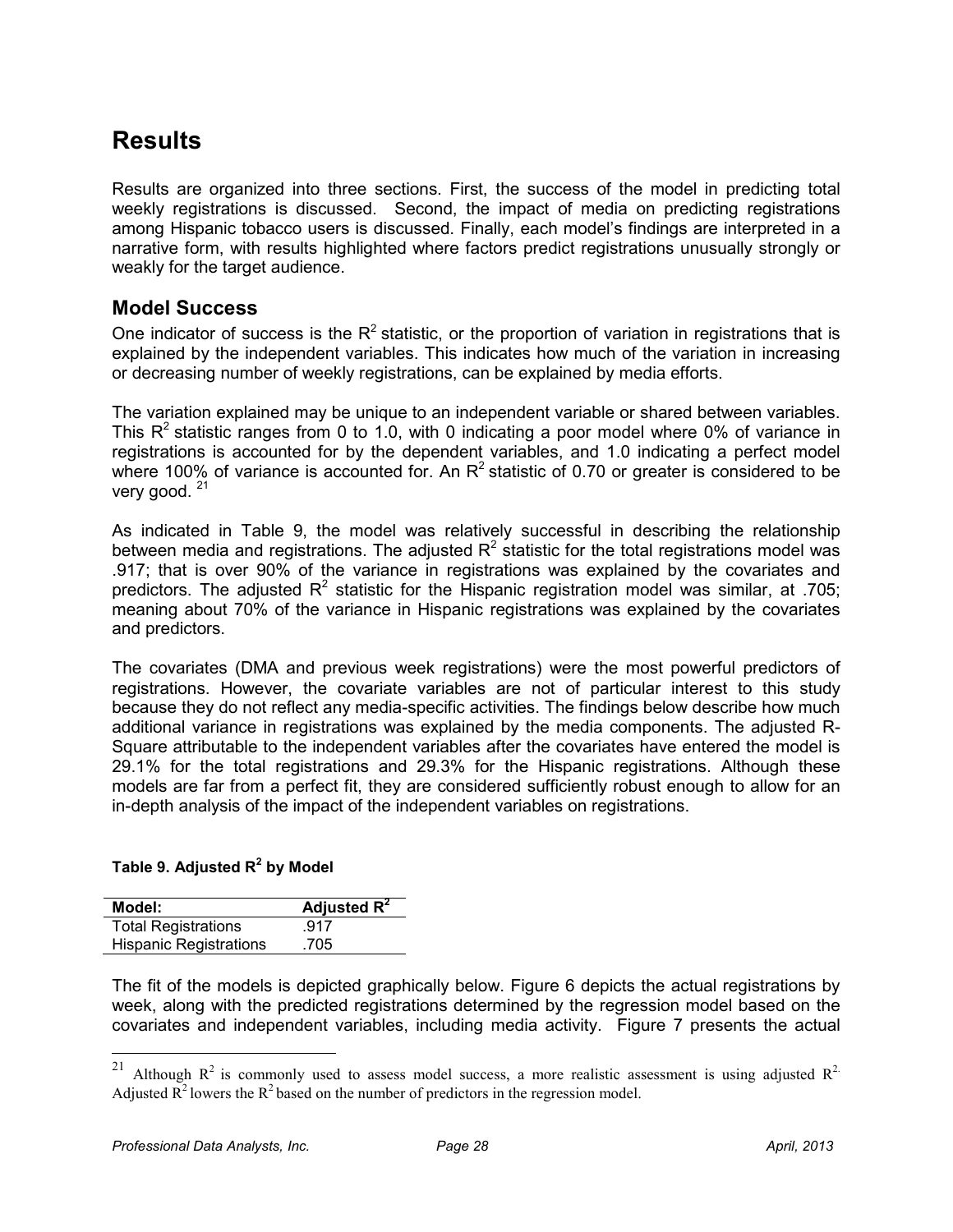number of Hispanic registrations by week, and the predicted number of Hispanic registrations as determined by the model.



**Figure 6. Regression Model Predicting Weekly number of Registrations for all tobacco users** 





### **Media Impact on Total Registrations and Hispanic Registrations**

While understanding the proportion of the variation in Quitline registrations that the full model explains is helpful, it is also helpful to understand more about the impact of each specific independent variable (media component). The impact of each media component entered into the model is discussed below. In both models, the binary DMA variable and previous week's registrations were included. The findings below describe how much additional variance in

Professional Data Analysts, Inc. **Page 29 April, 2013** April, 2013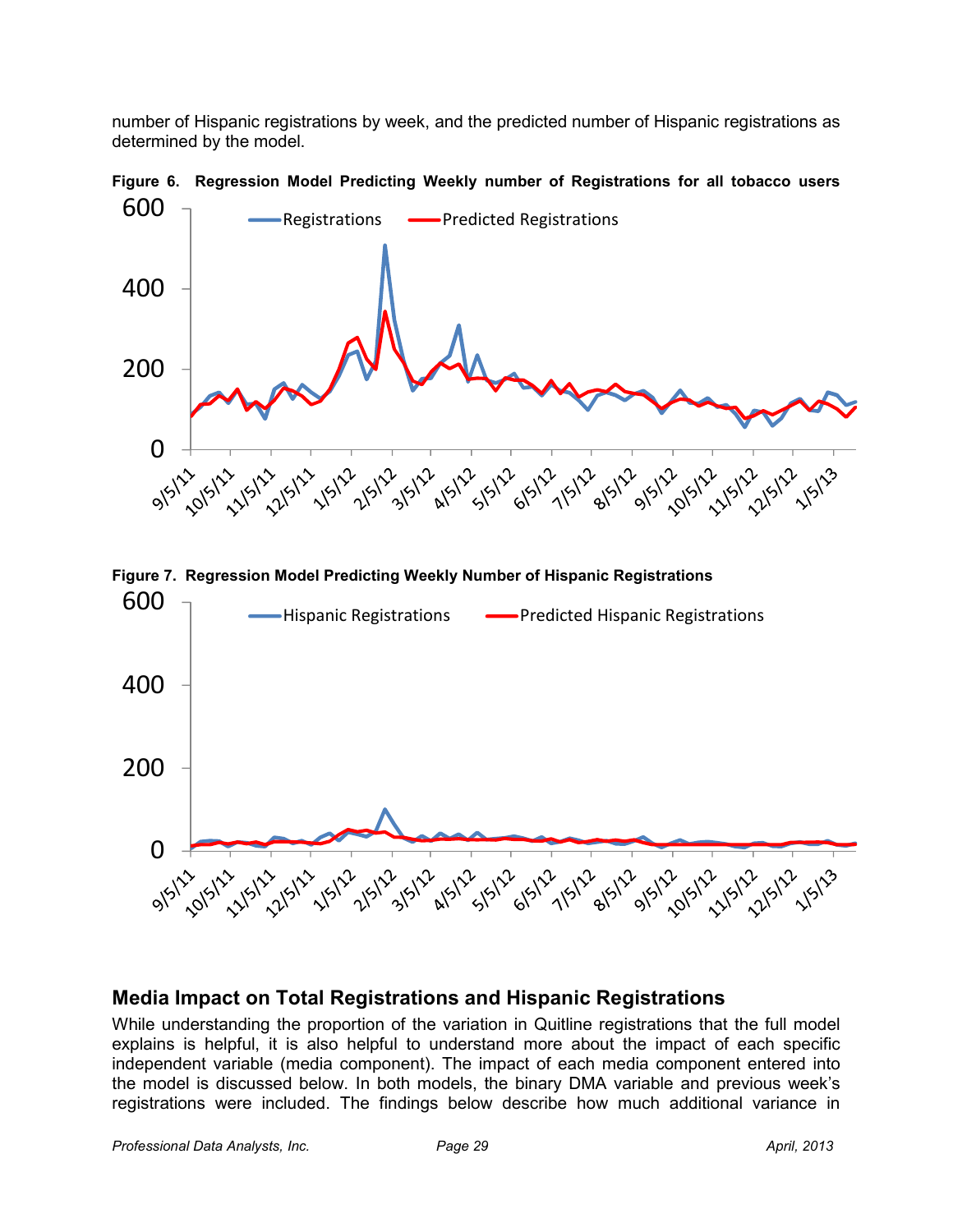registrations was explained by media-specific activities. A positive impact means that an increase in media is associated with an increase in the number of weekly calls, or that a decrease in media is associated with decreased registrations. A negative impact indicates an inverse relationship (i.e., more media is associated with fewer registrations).

The significant associations between the media components and total registrations are presented in Table 10, with a summary version of the same results presented in Table 11. The significant associations between the media components and Hispanic registrations and a summary version are presented in Table 12 and Table 13. For each model, we present the following statistics:

- The p-value indicates if an independent variable is significantly and uniquely related to the dependent variable (in this case, quitline registrations)
- The standardized coefficient represents the unit change in a dependent variable for each change of one standard deviation in a predictor variable. It indicates the unique variance in the dependent variable accounted for by each media component. Thus, this statistic indicates the size of the effect. The greater the standardized coefficient, the larger the impact of the independent variable in predicting the dependent variable. The sign of the standardized Beta coefficient (positive (+) or negative (-)) indicates the direction of that significance (whether the media component is associated with increased or decreased quitline registrations)

#### **Table 10. Beta weights, p-values and standardized coefficients for Total Registrations Regression Analysis**

| <b>Dependent variable:</b>      | <b>Natural Log of Registrations for</b><br><b>Callers 18 and older</b> |                                            |
|---------------------------------|------------------------------------------------------------------------|--------------------------------------------|
|                                 | р                                                                      | <b>Standardized</b><br><b>Coefficients</b> |
| Intercept                       |                                                                        |                                            |
| Covariate Variable              |                                                                        |                                            |
| Previous week's registrations   | < 0.01                                                                 | .369                                       |
| DMA binary variable             | < 0.001                                                                | 1.160                                      |
| <b>CT Cessation Campaigns</b>   |                                                                        |                                            |
| <b>Cessation Broadcast TRPs</b> | < 0.001                                                                | .151                                       |
| Facebook ad clicks              | .028                                                                   | .062                                       |
| CT SHS Campaigns                |                                                                        |                                            |
| <b>SHS Radio</b>                | < 001                                                                  |                                            |

**Table 11. Summary: impact of media components on total registrations** 

| <b>Media Component</b>                 | Impact on Total<br><b>Registrations IV</b><br>on |
|----------------------------------------|--------------------------------------------------|
| <b>CT Cessation Broadcast</b>          | Moderate +                                       |
| <b>CT Cessation Facebook ad clicks</b> | $\mathsf{Small}~\text{+}$                        |
| <b>CT SHS Radio</b>                    | Moderate +                                       |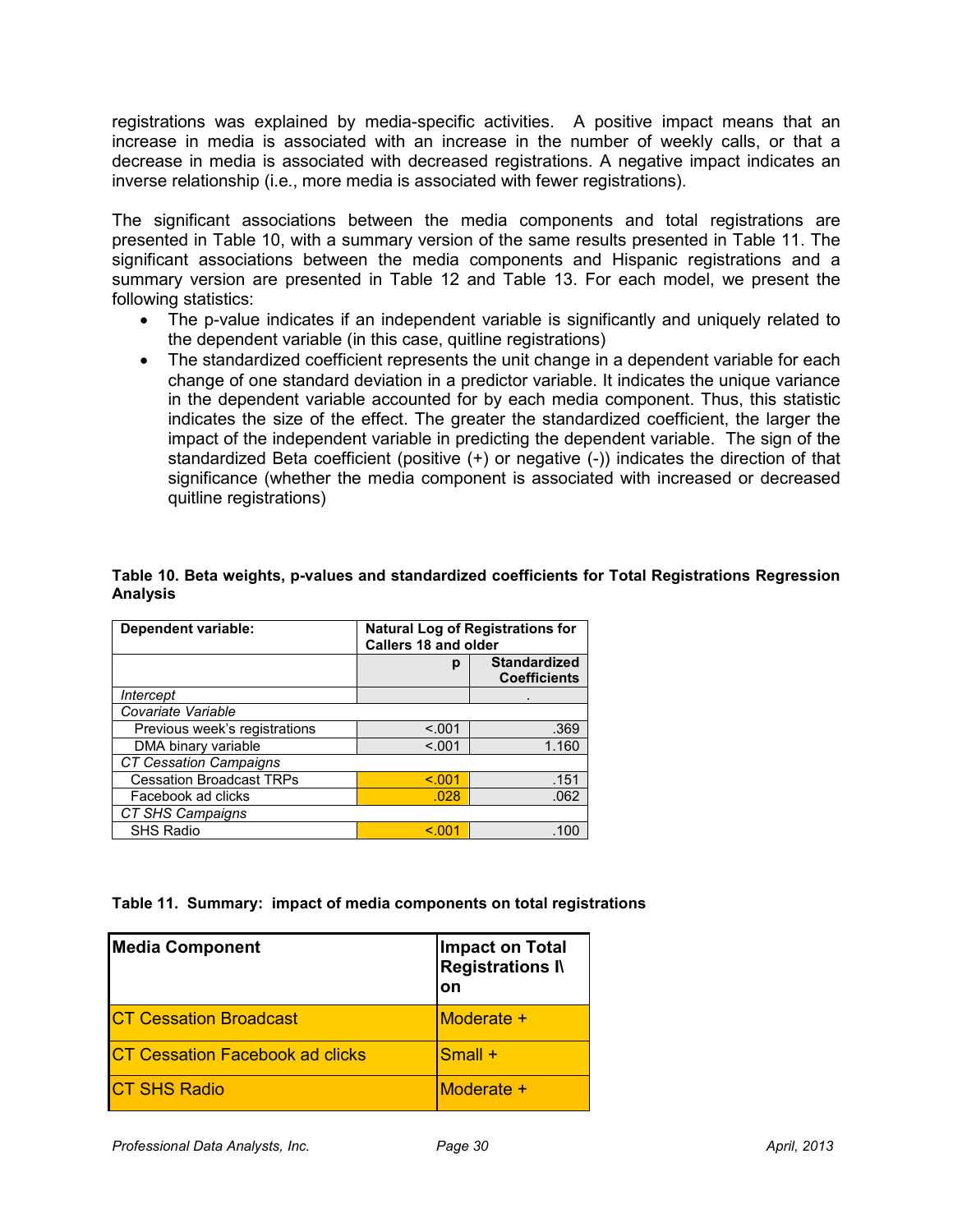**Table 12. Beta weights, p-values and standardized coefficients for Hispanic Registrations Regression Analysis** 

| Dependent variable:             | <b>Natural Log of Registrations for</b><br><b>Hispanic Callers age 18 and</b><br>over |                                                      |
|---------------------------------|---------------------------------------------------------------------------------------|------------------------------------------------------|
|                                 | р                                                                                     | <b>Standardized</b><br><b>Coefficients</b><br>(Beta) |
| Intercept                       |                                                                                       |                                                      |
| Covariate Variable              |                                                                                       |                                                      |
| DMA binary variable             | < .001                                                                                | .669                                                 |
| Previous week's registrations   | .846                                                                                  | $-.014$                                              |
| <b>CT Cessation Campaigns</b>   |                                                                                       |                                                      |
| <b>Cessation Broadcast TRPs</b> | < 0.01                                                                                | .208                                                 |
| Facebook ad clicks              | .004                                                                                  | .147                                                 |
| CT SHS Campaigns                |                                                                                       |                                                      |
| <b>SHS Radio</b>                | < 0.01                                                                                | .187                                                 |

**Table 13. Summary: impact of media components on Hispanic registrations** 

| <b>Media Component</b>                 | Impact on<br><b>Hispanic</b><br><b>Registrations</b> |
|----------------------------------------|------------------------------------------------------|
| <b>CT Cessation Broadcast</b>          | Moderate +                                           |
| <b>CT Cessation Facebook ad clicks</b> | Moderate +                                           |
| <b>CT SHS Radio</b>                    | Moderate +                                           |

### **Interpretation**

### **Media impact on total registrations**

*Cessation media.* The adult cessation campaign funded by CT DPH included television ads in English and Spanish, online Facebook ads and paid online search results. All cessation components tagged both the Quitline telephone number and the CTQuits Facebook page. We expect that the adult cessation campaign would positively influence the number of Quitline registrations.

Examining the p-values and standardized coefficients of the individual cessation media variables allows the hypothesis that cessation media impacts the number of weekly registrations to be tested directly. A clear finding emerged: the *cessation broadcast campaign significantly impacted registrations* for those ages 18 and older, and the effect was positive and moderate (Beta=.151).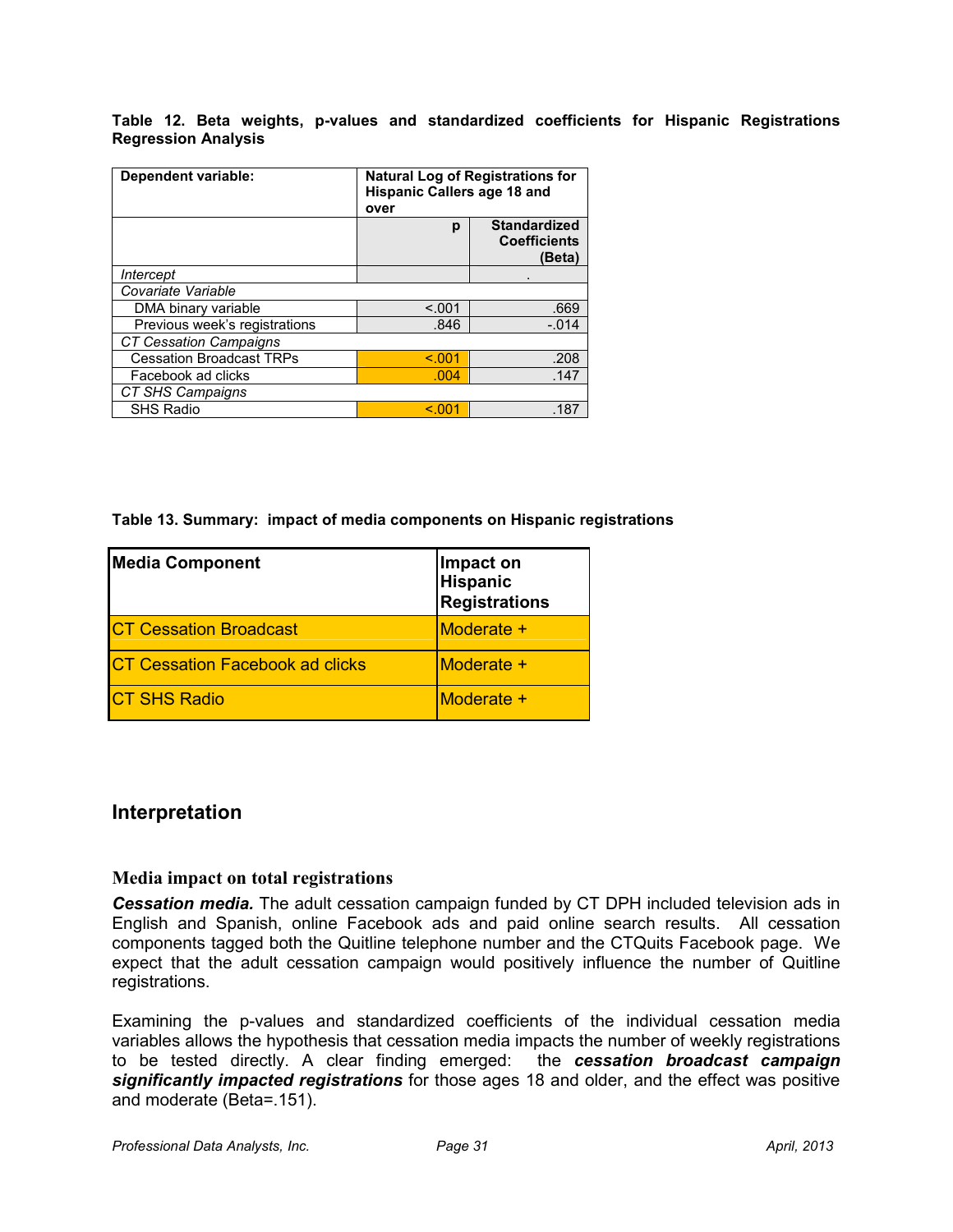The *Facebook cessation ad clicks were associated with increased registrations* among the target audience, and the impact was small (Beta=.062).

Finally, the *SHS radio spots were associated with increased registrations* for ages 18 and older, and the effect was positive and borderline moderate (Beta=.100).

In sum, the cessation broadcast media and SHS radio spots had a moderate impact on the target group, and the Facebook ads had a somewhat weaker impact. None of the cessation components (broadcast, online ads, or paid search) had a large impact on registrations for this target audience.

#### **Media impact on Hispanic registrations**

*Cessation media.* The *cessation broadcast campaign significantly impacted registrations* for Hispanic callers ages 18 and older, and the effect was positive and moderate (Beta=.208).

The *Facebook cessation ad clicks were associated with increased registrations* among the target audience, and the impact was moderate (Beta=.147).

Finally, the *SHS radio spots were associated with increased registrations* for adult Hispanic callers, and the effect was positive and moderate (Beta=.187).

In sum, the cessation broadcast media, SHS radio, and Facebook ads had a moderate impact on the target group. None of the cessation components (broadcast, online ads, or paid search) had a large impact on registrations for this target audience.

#### **Non-significant predictors of Quitline registrations**

Three *other cessation media components* (Hispanic TV ads, paid online search results, and secondhand smoke TV ads), *did not significantly influence registrations* (total registrations or Hispanic registrations).

In addition, the *Prevention media* including English and Spanish TV, online Facebook ads, and paid search results *did not significantly impact registrations.* The Prevention ads tagged both the Quitline telephone number and the prevention website www.itsawaste.org. However, the prevention buys were smaller, and directed to a younger audience, which may explain the lack of relationship with Quitline registrations.

#### *Earned Media: "Biggest Quitter Challenge"*

There was a very large spike in registrations during a short period, the weeks of January 30, 2012 and February 6, 2012. During this time a record 832 callers registered with the Quitline. We see that this spike is only partially explained by the media buys included in our analyses. We suspect that there may have been some additional factors that we were unaware of during this time that contributed to the rise in Quitline use. For example, earned media such as news coverage of tobacco-related issues may have contributed to increased registrations, particularly if the news coverage mentioned the Quitline phone number. The "Biggest Quitter Challenge," which began in January 2012, overlaps with the peak enrollment period. The challenge involved partnerships with four TV stations who asked their employees or audience members who use tobacco to tell their stories to the public. Volunteers were paired with a tobacco cessation specialist provided by DPH and interviewed by the stations. The quitters were followed on both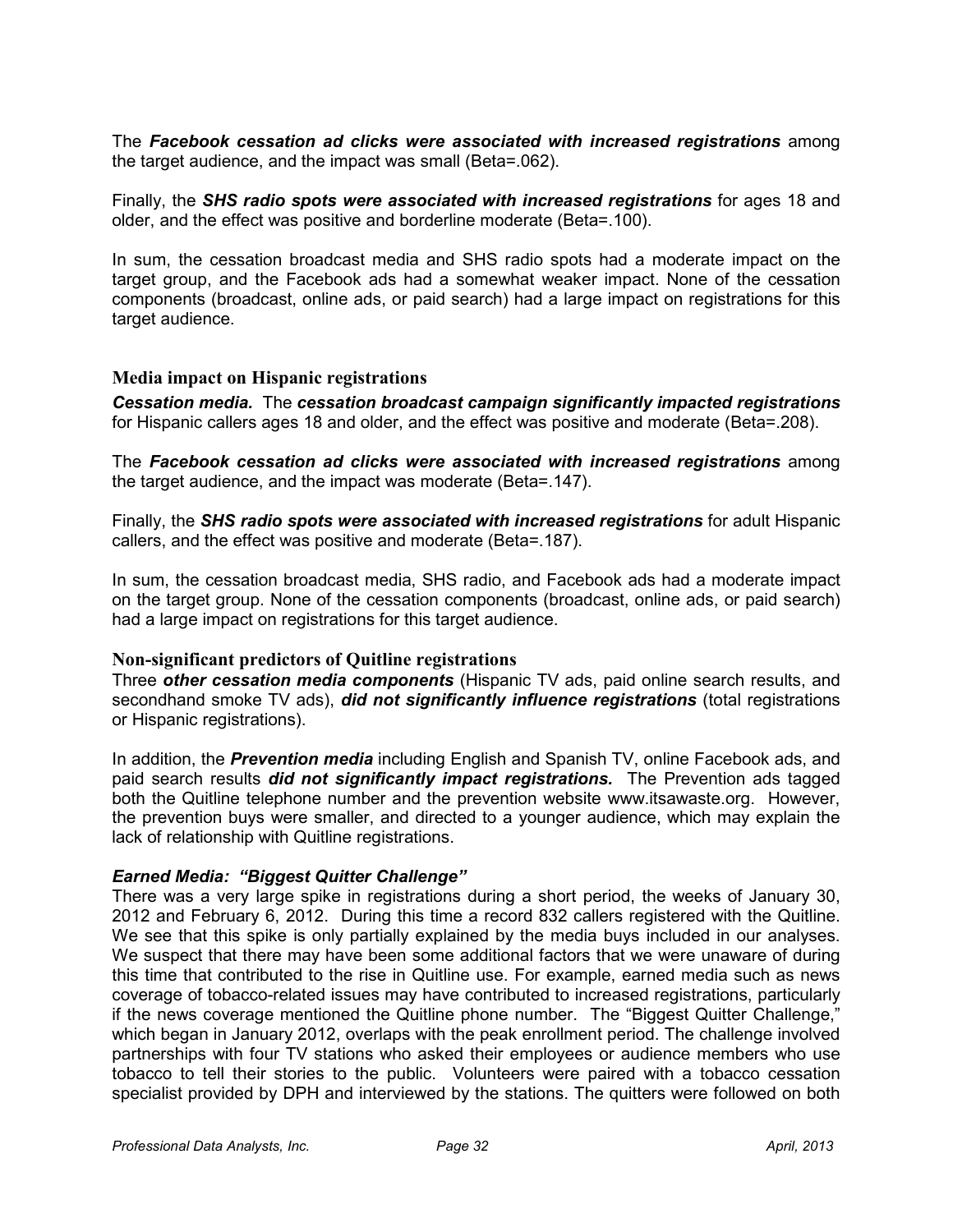TV and through the stations' blog as well as on the CTQuits Facebook page. In many cases, the news coverage promoted the CT Quitline and provided the telephone number. Although no data were available to describe the strength or frequency of earned media coverage, from PDA's experience we believe that the earned media associated with the Biggest Quitter Challenge likely contributed to the peak in Quitline registrations.

### **Conclusions**

Overall, the models were moderately successful in describing the relationship between media and registrations. The proportion of variation in both the total and Hispanic models that is explained by the media components is about 29%. Seventy percent variation accounted for is considered to be very good.

We conclude that the cessation media campaign successfully connected tobacco users to the Quitline and contributed to an increase in the number of people served by the interventions. However, the impact of the media campaigns on registrations is modest, despite the larger investment in cessation media compared to past years.